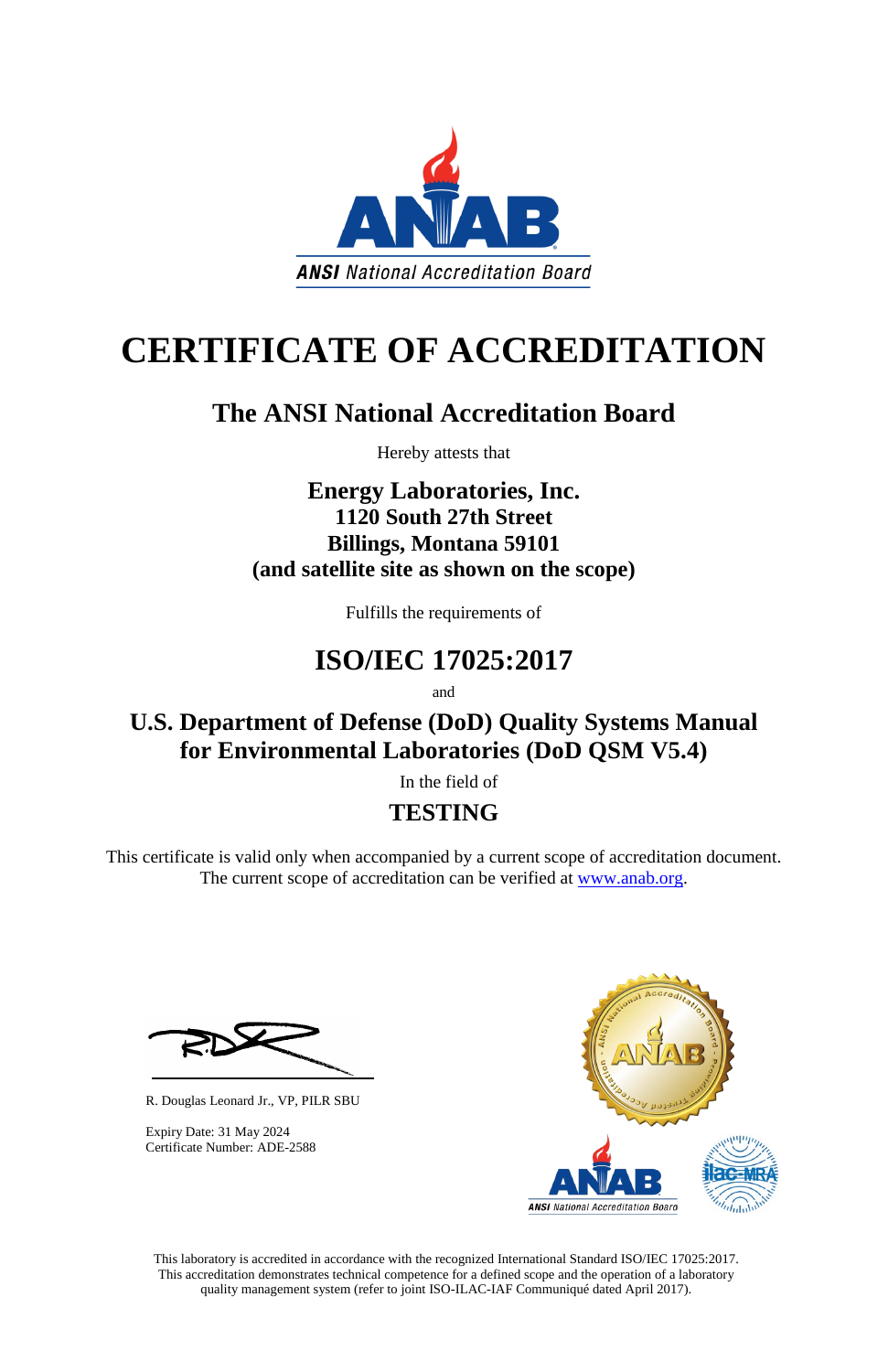

#### **SCOPE OF ACCREDITATION TO ISO/IEC 17025:2017**

**and**

### **U.S. Department of Defense (DoD) Quality Systems Manual for Environmental Laboratories (DoD QSM V5.4)**

**Energy Laboratories, Inc. – Billings, MT**

1120 South 27<sup>th</sup> Street Billings, Montana 59101 Leigh Ann Wise 406-252-6325

### **TESTING**

Valid to: **May 31, 2024** Certificate Number: **ADE-2588** 

#### **Environmental**

| <b>Non-Potable Water</b> |                        |                               |
|--------------------------|------------------------|-------------------------------|
| <b>Technology</b>        | <b>Method</b>          | Analyte                       |
| UV-VIS                   | <b>ASTM D2036-09C</b>  | Weak acid dissociable cyanide |
| Hydrometer               | <b>ASTM D1429-02</b>   | Specific Gravity              |
| <b>GC-PID</b>            | <b>AK101 GRO</b>       | Gasoline range organics (GRO) |
| <b>GC-FID</b>            | <b>AK102 DRO</b>       | Diesel range organics (DRO)   |
| <b>GC-FID</b>            | <b>AK102/AK103 RRO</b> | Residual range organics (RRO) |
| <b>ICP-AES</b>           | EPA 200.7              | Aluminum                      |
| <b>ICP-AES</b>           | EPA 200.7              | Antimony                      |
| <b>ICP-AES</b>           | EPA 200.7              | Arsenic                       |
| <b>ICP-AES</b>           | EPA 200.7              | <b>Barium</b>                 |
| <b>ICP-AES</b>           | EPA 200.7              | Beryllium                     |
| <b>ICP-AES</b>           | EPA 200.7              | <b>Boron</b>                  |
| <b>ICP-AES</b>           | EPA 200.7              | Cadmium                       |
| <b>ICP-AES</b>           | UU U<br>EPA 200.7      | Calcium                       |
| <b>ICP-AES</b>           | EPA 200.7              | Chromium                      |

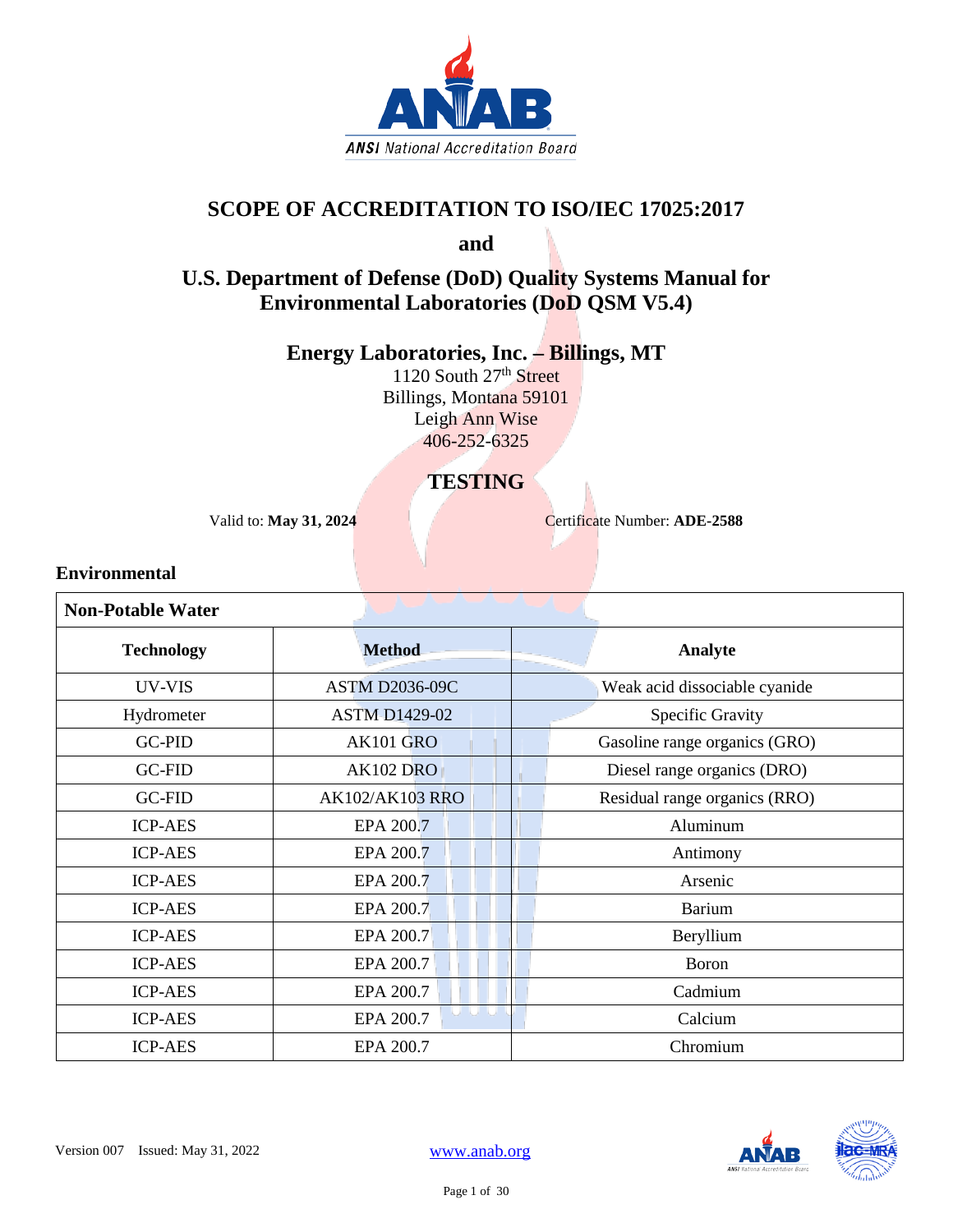

| <b>Non-Potable Water</b> |                               |                            |
|--------------------------|-------------------------------|----------------------------|
| <b>Technology</b>        | <b>Method</b>                 | Analyte                    |
| <b>ICP-AES</b>           | EPA 200.7                     | Cobalt                     |
| <b>ICP-AES</b>           | EPA 200.7                     | Copper                     |
| <b>ICP-AES</b>           | EPA 200.7                     | Iron                       |
| <b>ICP-AES</b>           | EPA 200.7                     | Lead                       |
| <b>ICP-AES</b>           | EPA 200.7                     | Lithium                    |
| <b>ICP-AES</b>           | EPA 200.7                     | Magnesium                  |
| <b>ICP-AES</b>           | EPA 200.7                     | Manganese                  |
| <b>ICP-AES</b>           | EPA 200.7                     | Nickel                     |
| <b>ICP-AES</b>           | <b>EPA 200.7</b>              | Phosphorus, total          |
| <b>ICP-AES</b>           | <b>EPA 200.7</b>              | Potassium                  |
| <b>ICP-AES</b>           | EPA 200.7                     | Selenium                   |
| <b>ICP-AES</b>           | <b>EPA 200.7</b>              | Silica as SiO <sub>2</sub> |
| <b>ICP-AES</b>           | EPA 200.7                     | Silicon                    |
| <b>ICP-AES</b>           | EPA 200.7                     | Silver                     |
| <b>ICP-AES</b>           | EPA 200.7                     | Sodium                     |
| <b>ICP-AES</b>           | EPA 200.7                     | Strontium                  |
| <b>ICP-AES</b>           | EPA 200.7                     | Thallium                   |
| <b>ICP-AES</b>           | EPA 200.7                     | Tin                        |
| <b>ICP-AES</b>           | EPA 200.7                     | Titanium                   |
| <b>ICP-AES</b>           | EPA 200.7                     | Vanadium                   |
| <b>ICP-AES</b>           | EPA 200.7                     | Zinc                       |
| ICP-MS                   | <b>EPA 200.8</b>              | Aluminum                   |
| ICP-MS                   | <b>EPA 200.8</b>              | Antimony                   |
| ICP-MS                   | <b>EPA 200.8</b>              | Arsenic                    |
| ICP-MS                   | EPA 200.8                     | <b>Barium</b>              |
| ICP-MS                   | EPA 200.8                     | Beryllium                  |
| ICP-MS                   | EPA 200.8                     | Boron                      |
| <b>ICP-MS</b>            | نا انا ان<br><b>EPA 200.8</b> | Cadmium                    |
| ICP-MS                   | <b>EPA 200.8</b>              | Calcium                    |

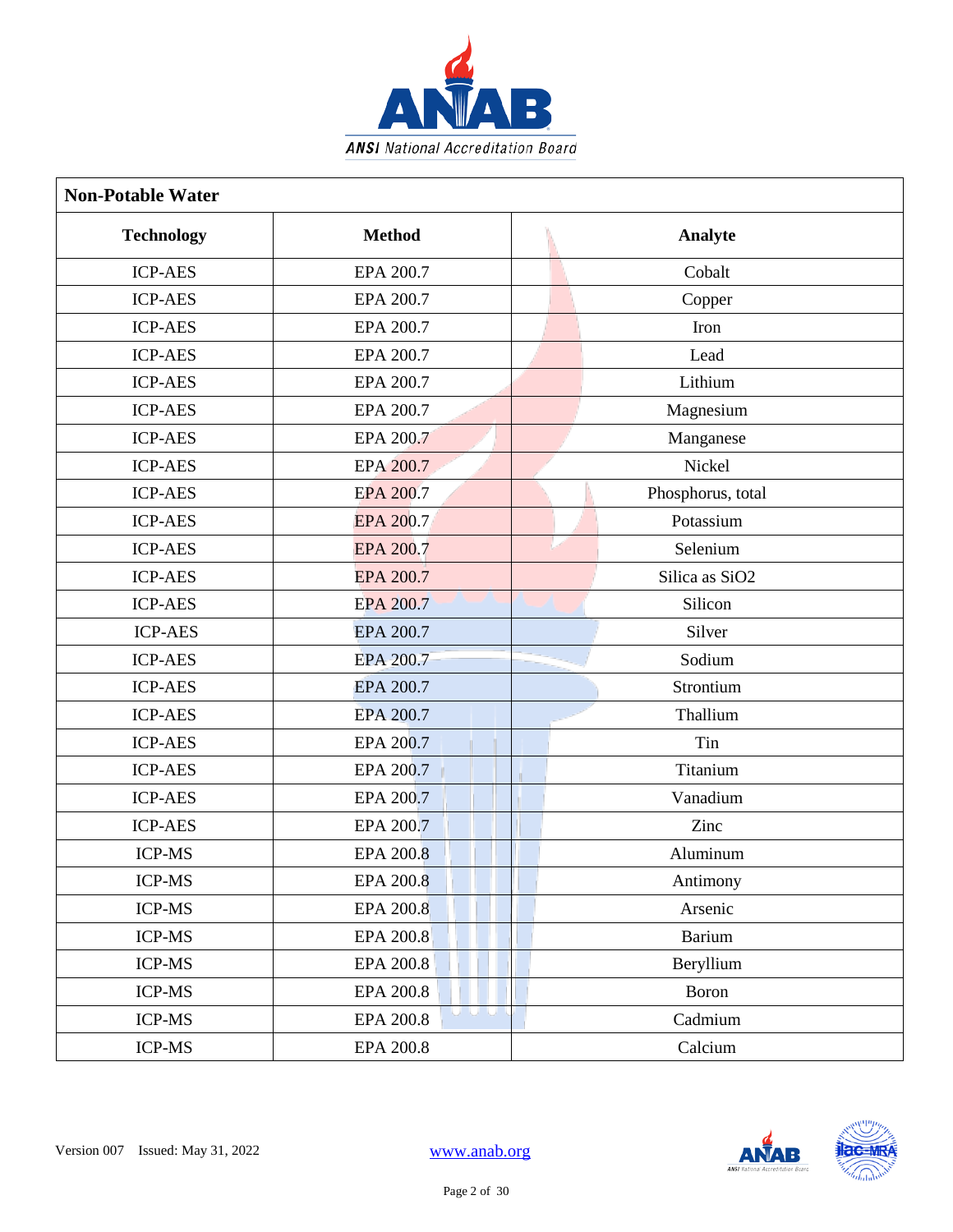

| <b>Non-Potable Water</b> |                          |                           |
|--------------------------|--------------------------|---------------------------|
| <b>Technology</b>        | <b>Method</b>            | Analyte                   |
| <b>ICP-MS</b>            | <b>EPA 200.8</b>         | Chromium                  |
| <b>ICP-MS</b>            | <b>EPA 200.8</b>         | Cobalt                    |
| <b>ICP-MS</b>            | <b>EPA 200.8</b>         | Copper                    |
| <b>ICP-MS</b>            | <b>EPA 200.8</b>         | Iron                      |
| ICP-MS                   | <b>EPA 200.8</b>         | Lead                      |
| <b>ICP-MS</b>            | <b>EPA 200.8</b>         | Magnesium                 |
| <b>ICP-MS</b>            | EPA 200.8                | Manganese                 |
| <b>ICP-MS</b>            | <b>EPA 200.8</b>         | Mercury                   |
| <b>ICP-MS</b>            | <b>EPA 200.8</b>         | Molybdenum                |
| <b>ICP-MS</b>            | <b>EPA 200.8</b>         | Nickel                    |
| <b>ICP-MS</b>            | <b>EPA 200.8</b>         | Potassium                 |
| <b>ICP-MS</b>            | <b>EPA 200.8</b>         | Selenium                  |
| <b>ICP-MS</b>            | <b>EPA 200.8</b>         | Silver                    |
| <b>ICP-MS</b>            | <b>EPA 200.8</b>         | Sodium                    |
| <b>ICP-MS</b>            | <b>EPA 200.8</b>         | Strontium                 |
| <b>ICP-MS</b>            | <b>EPA 200.8</b>         | Thallium                  |
| <b>ICP-MS</b>            | <b>EPA 200.8</b>         | Tin                       |
| <b>ICP-MS</b>            | <b>EPA 200.8</b>         | Titanium                  |
| <b>ICP-MS</b>            | <b>EPA 200.8</b>         | Uranium                   |
| ICP-MS                   | <b>EPA 200.8</b>         | Vanadium                  |
| ICP-MS                   | EPA 200.8                | Zinc                      |
| <b>CVAAS</b>             | EPA 245.1                | Mercury                   |
| <b>CVAFS</b>             | EPA 245.7                | Mercury                   |
| UV/VIS                   | EPA 335.4                | Total cyanide             |
| UV/VIS                   | EPA 350.1                | Ammonia as N              |
| UV/VIS                   | EPA 351.2                | Kjeldahl nitrogen - total |
| UV/VIS                   | EPA 353.2                | Nitrate as N              |
| UV/VIS                   | انا انا انا<br>EPA 353.2 | Nitrite as N              |
| UV/VIS                   | EPA 353.2                | Total nitrate-nitrite     |

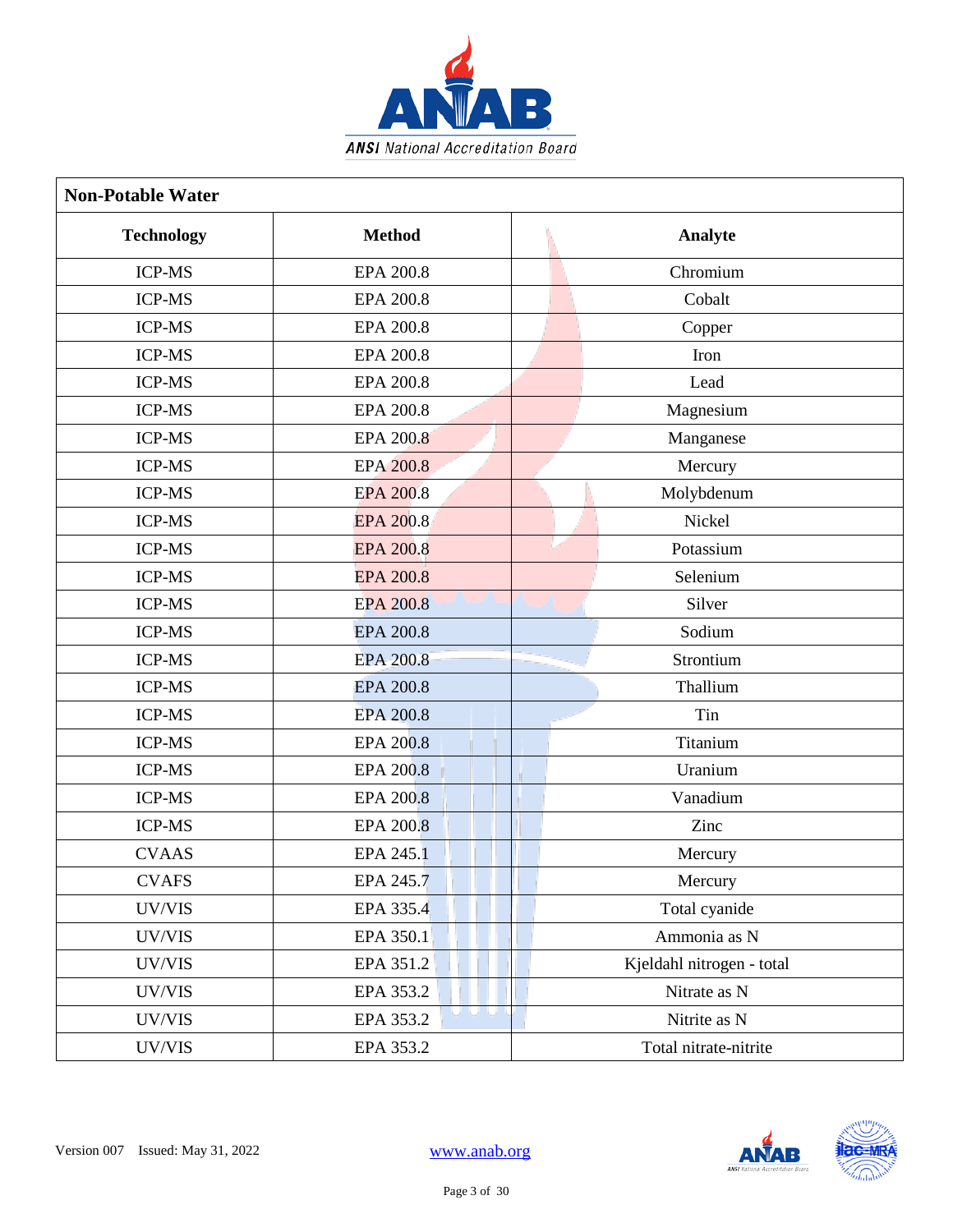

| <b>Non-Potable Water</b> |                      |                        |
|--------------------------|----------------------|------------------------|
| <b>Technology</b>        | <b>Method</b>        | Analyte                |
| UV/VIS                   | EPA 365.1            | Orthophosphate as P    |
| UV/VIS                   | EPA 365.1            | Phosphorus, total      |
| UV/VIS                   | EPA 410.4            | Chemical oxygen demand |
| UV/VIS                   | EPA 420.4            | Total phenolics        |
| <b>ICP-AES</b>           | EPA 6010B; EPA 6010D | Aluminum               |
| <b>ICP-AES</b>           | EPA 6010B; EPA 6010D | Antimony               |
| <b>ICP-AES</b>           | EPA 6010B; EPA 6010D | Arsenic                |
| <b>ICP-AES</b>           | EPA 6010B; EPA 6010D | Barium                 |
| <b>ICP-AES</b>           | EPA 6010B; EPA 6010D | Beryllium              |
| <b>ICP-AES</b>           | EPA 6010B; EPA 6010D | <b>Boron</b>           |
| <b>ICP-AES</b>           | EPA 6010B; EPA 6010D | Cadmium                |
| <b>ICP-AES</b>           | EPA 6010B; EPA 6010D | Calcium                |
| <b>ICP-AES</b>           | EPA 6010B; EPA 6010D | Chromium               |
| <b>ICP-AES</b>           | EPA 6010B; EPA 6010D | Cobalt                 |
| <b>ICP-AES</b>           | EPA 6010B; EPA 6010D | Copper                 |
| <b>ICP-AES</b>           | EPA 6010B; EPA 6010D | Iron                   |
| <b>ICP-AES</b>           | EPA 6010B; EPA 6010D | Lead                   |
| <b>ICP-AES</b>           | EPA 6010B; EPA 6010D | Lithium                |
| <b>ICP-AES</b>           | EPA 6010B; EPA 6010D | Magnesium              |
| <b>ICP-AES</b>           | EPA 6010B; EPA 6010D | Manganese              |
| <b>ICP-AES</b>           | EPA 6010B; EPA 6010D | Molybdenum             |
| <b>ICP-AES</b>           | EPA 6010B; EPA 6010D | Nickel                 |
| <b>ICP-AES</b>           | EPA 6010B; EPA 6010D | Phosphorus, total      |
| <b>ICP-AES</b>           | EPA 6010B; EPA 6010D | Potassium              |
| <b>ICP-AES</b>           | EPA 6010B; EPA 6010D | Selenium               |
| <b>ICP-AES</b>           | EPA 6010B; EPA 6010D | Silicon                |
| <b>ICP-AES</b>           | EPA 6010B; EPA 6010D | Silver                 |
| <b>ICP-AES</b>           | EPA 6010B; EPA 6010D | Sodium                 |
| <b>ICP-AES</b>           | EPA 6010B; EPA 6010D | Strontium              |

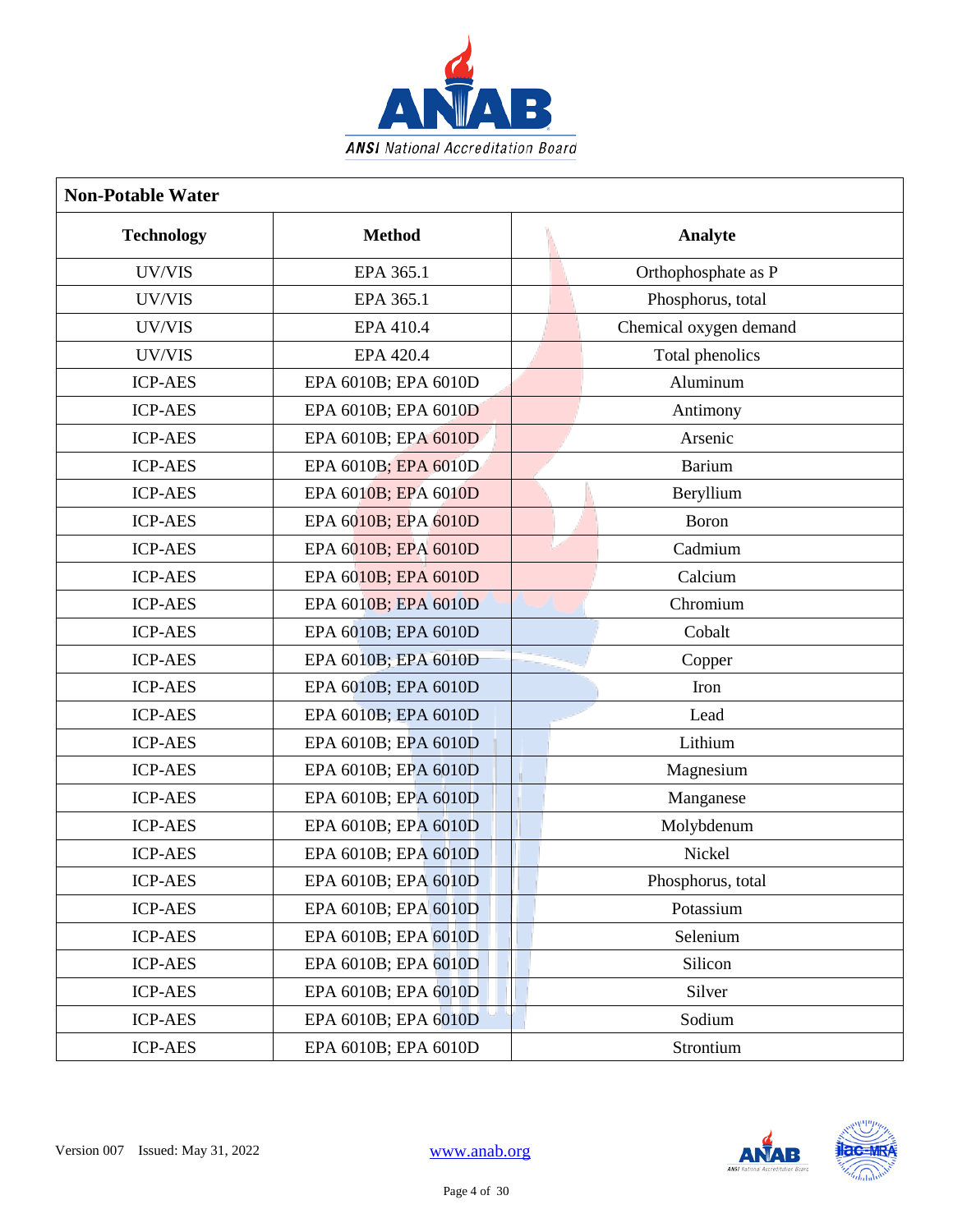

| <b>Non-Potable Water</b> |                      |            |
|--------------------------|----------------------|------------|
| <b>Technology</b>        | <b>Method</b>        | Analyte    |
| <b>ICP-AES</b>           | EPA 6010B; EPA 6010D | Thallium   |
| <b>ICP-AES</b>           | EPA 6010B; EPA 6010D | Tin        |
| <b>ICP-AES</b>           | EPA 6010B; EPA 6010D | Titanium   |
| <b>ICP-AES</b>           | EPA 6010B; EPA 6010D | Vanadium   |
| <b>ICP-AES</b>           | EPA 6010B; EPA 6010D | Zinc       |
| <b>ICP-MS</b>            | EPA 6020; EPA 6020B  | Aluminum   |
| <b>ICP-MS</b>            | EPA 6020; EPA 6020B  | Antimony   |
| <b>ICP-MS</b>            | EPA 6020; EPA 6020B  | Arsenic    |
| <b>ICP-MS</b>            | EPA 6020; EPA 6020B  | Barium     |
| <b>ICP-MS</b>            | EPA 6020; EPA 6020B  | Beryllium  |
| <b>ICP-MS</b>            | EPA 6020; EPA 6020B  | Boron      |
| <b>ICP-MS</b>            | EPA 6020; EPA 6020B  | Cadmium    |
| <b>ICP-MS</b>            | EPA 6020; EPA 6020B  | Calcium    |
| <b>ICP-MS</b>            | EPA 6020; EPA 6020B  | Chromium   |
| <b>ICP-MS</b>            | EPA 6020; EPA 6020B  | Cobalt     |
| <b>ICP-MS</b>            | EPA 6020; EPA 6020B  | Copper     |
| <b>ICP-MS</b>            | EPA 6020; EPA 6020B  | Iron       |
| <b>ICP-MS</b>            | EPA 6020; EPA 6020B  | Lead       |
| <b>ICP-MS</b>            | EPA 6020; EPA 6020B  | Magnesium  |
| <b>ICP-MS</b>            | EPA 6020; EPA 6020B  | Manganese  |
| <b>ICP-MS</b>            | EPA 6020; EPA 6020B  | Mercury    |
| <b>ICP-MS</b>            | EPA 6020; EPA 6020B  | Molybdenum |
| ICP-MS                   | EPA 6020; EPA 6020B  | Nickel     |
| <b>ICP-MS</b>            | EPA 6020; EPA 6020B  | Palladium  |
| <b>ICP-MS</b>            | EPA 6020; EPA 6020B  | Potassium  |
| <b>ICP-MS</b>            | EPA 6020; EPA 6020B  | Selenium   |
| ICP-MS                   | EPA 6020; EPA 6020B  | Silver     |
| <b>ICP-MS</b>            | EPA 6020; EPA 6020B  | Sodium     |
| <b>ICP-MS</b>            | EPA 6020; EPA 6020B  | Strontium  |

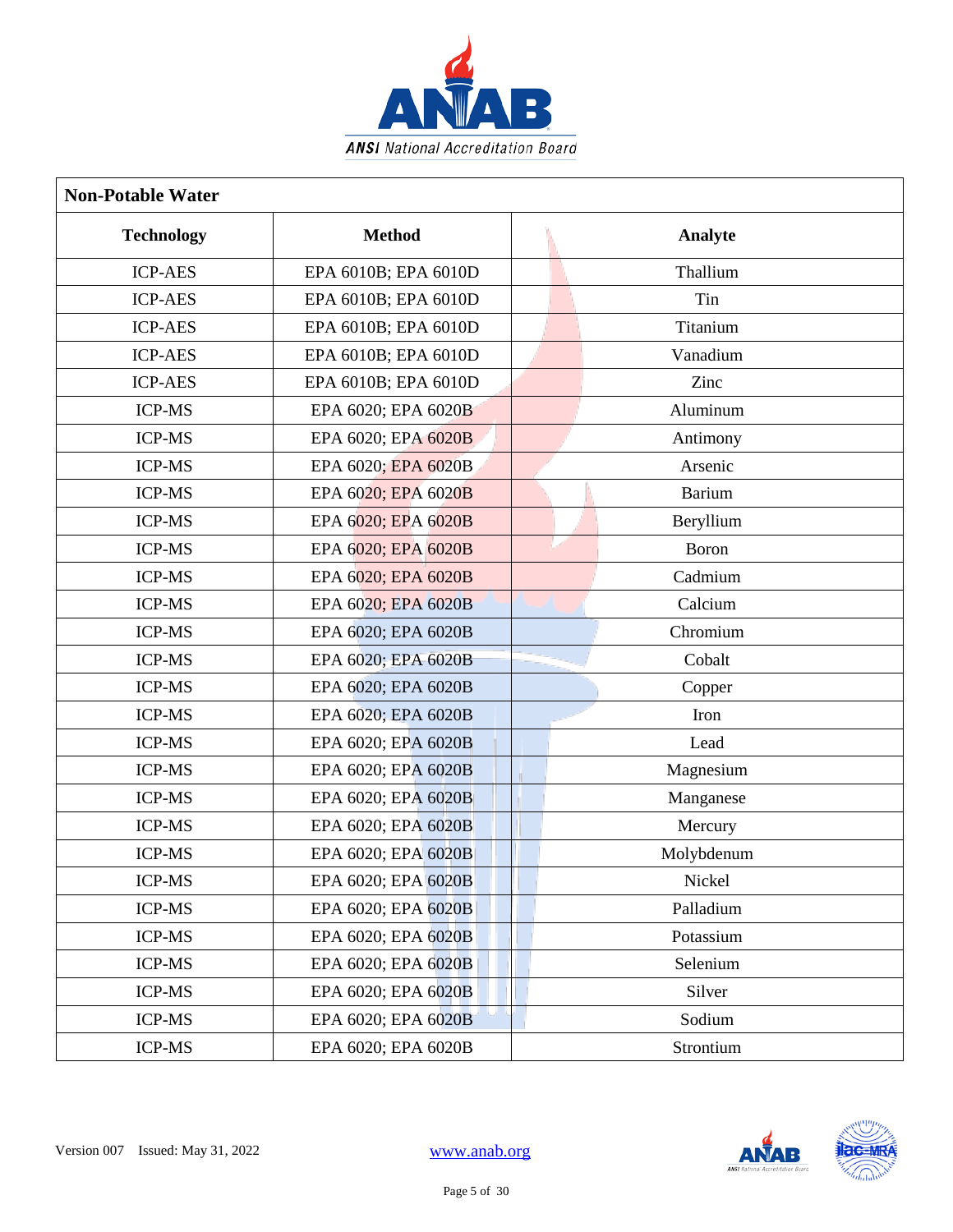

| <b>Non-Potable Water</b> |                      |                                             |
|--------------------------|----------------------|---------------------------------------------|
| <b>Technology</b>        | <b>Method</b>        | Analyte                                     |
| <b>ICP-MS</b>            | EPA 6020; EPA 6020B  | Thallium                                    |
| <b>ICP-MS</b>            | EPA 6020; EPA 6020B  | Thorium                                     |
| <b>ICP-MS</b>            | EPA 6020; EPA 6020B  | Tin                                         |
| <b>ICP-MS</b>            | EPA 6020; EPA 6020B  | Titanium                                    |
| <b>ICP-MS</b>            | EPA 6020; EPA 6020B  | Uranium                                     |
| <b>ICP-MS</b>            | EPA 6020; EPA 6020B  | Vanadium                                    |
| <b>ICP-MS</b>            | EPA 6020; EPA 6020B  | Zinc                                        |
| UV-VIS                   | <b>EPA 7196A</b>     | Chromium VI                                 |
| <b>CVAAS</b>             | <b>EPA 7470A</b>     | Mercury                                     |
| <b>GC-ECD</b>            | <b>EPA 8011</b>      | 1,2,3-Trichloropropane                      |
| <b>GC-ECD</b>            | <b>EPA 8011</b>      | 1,2-Dibromo-3-chloropropane (DBCP)          |
| <b>GC-ECD</b>            | <b>EPA 8011</b>      | 1,2-Dibromoethane (EDB, Ethylene dibromide) |
| <b>GC-FID</b>            | <b>EPA 8015C</b>     | Diesel range organics (DRO)                 |
| <b>GC-FID</b>            | <b>EPA 8015C</b>     | Gasoline range organics (GRO)               |
| <b>GC-FID</b>            | <b>EPA 8015C</b>     | Oil range organics                          |
| <b>GC-ELCD-PID</b>       | <b>EPA 8021B</b>     | Benzene                                     |
| <b>GC-ELCD-PID</b>       | EPA-8021B            | Ethylbenzene                                |
| <b>GC-ELCD-PID</b>       | <b>EPA 8021B</b>     | m/p-Xylenes                                 |
| <b>GC-ELCD-PID</b>       | <b>EPA 8021B</b>     | Methyl tert-butyl ether (MTBE)              |
| <b>GC-ELCD-PID</b>       | <b>EPA 8021B</b>     | Naphthalene                                 |
| <b>GC-ELCD-PID</b>       | <b>EPA 8021B</b>     | o-Xylene                                    |
| <b>GC-ELCD-PID</b>       | <b>EPA 8021B</b>     | Toluene                                     |
| <b>GC-ELCD-PID</b>       | <b>EPA 8021B</b>     | Xylene (total)                              |
| GC-MS                    | EPA 8260B; EPA 8260D | 1,1,1,2-Tetrachloroethane                   |
| GC-MS                    | EPA 8260B; EPA 8260D | 1,1,1-Trichloroethane                       |
| GC-MS                    | EPA 8260B; EPA 8260D | 1,1,2,2-Tetrachloroethane                   |
| GC-MS                    | EPA 8260B; EPA 8260D | 1,1,2-Trichloroethane                       |
| GC-MS                    | EPA 8260B; EPA 8260D | 1,1-Dichloroethane                          |
| GC-MS                    | EPA 8260B; EPA 8260D | 1,1-Dichloroethylene                        |

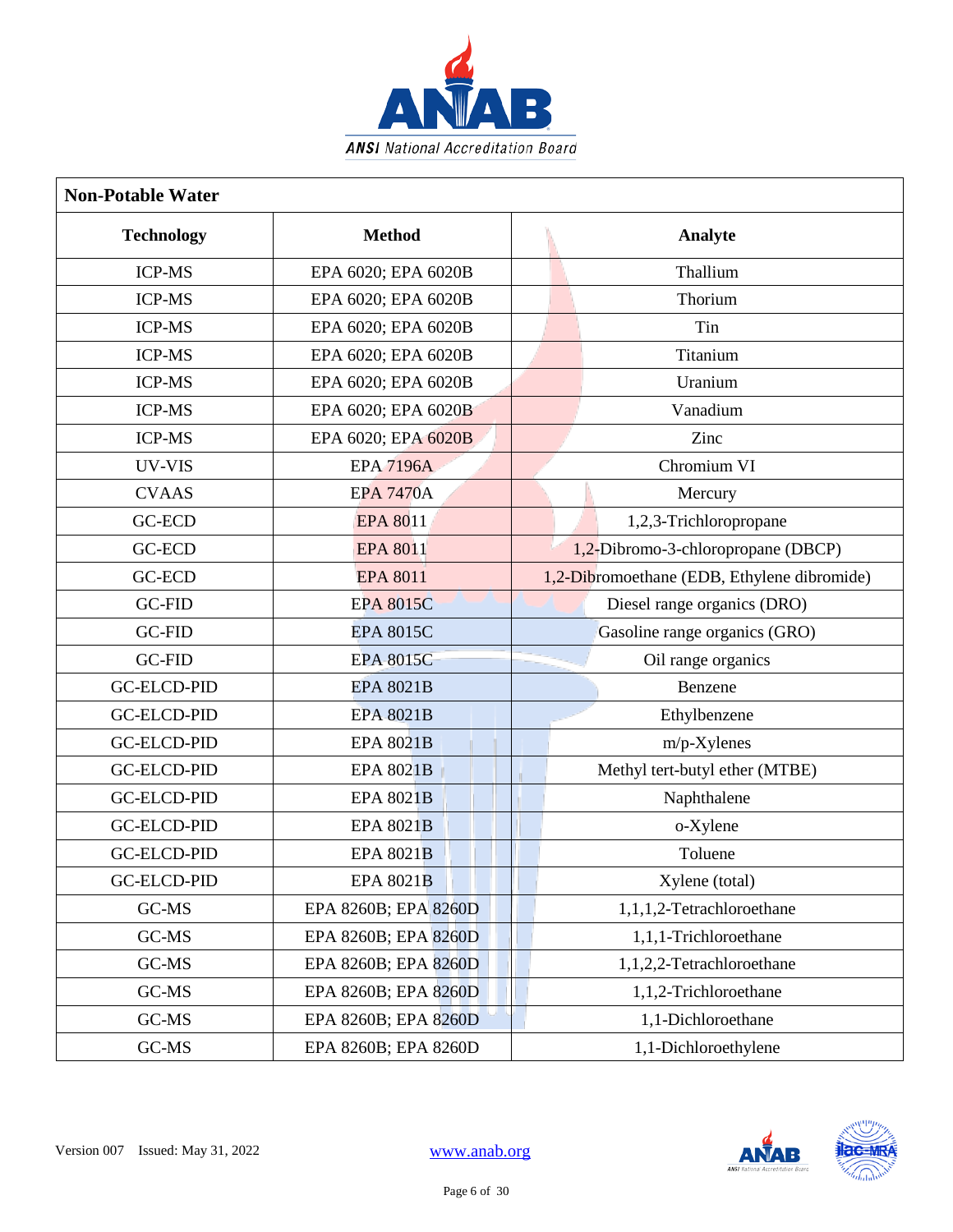

| <b>Non-Potable Water</b> |                      |                                             |
|--------------------------|----------------------|---------------------------------------------|
| <b>Technology</b>        | <b>Method</b>        | Analyte                                     |
| GC-MS                    | EPA 8260B; EPA 8260D | 1,1-Dichloropropene                         |
| GC-MS                    | EPA 8260B; EPA 8260D | 1,2,3-Trichlorobenzene                      |
| GC-MS                    | EPA 8260B; EPA 8260D | 1,2,4-Trichlorobenzene                      |
| GC-MS                    | EPA 8260B; EPA 8260D | 1,2,3-Trichloropropane                      |
| GC-MS                    | EPA 8260B; EPA 8260D | 1,2,4-Trimethylbenzene                      |
| GC-MS                    | EPA 8260B; EPA 8260D | 1,2-Dibromo-3-chloropropane (DBCP)          |
| GC-MS                    | EPA 8260B; EPA 8260D | 1,2-Dibromoethane (EDB, Ethylene dibromide) |
| GC-MS                    | EPA 8260B; EPA 8260D | 1,2-Dichlorobenzene                         |
| GC-MS                    | EPA 8260B; EPA 8260D | 1,2-Dichloroethane                          |
| GC-MS                    | EPA 8260B; EPA 8260D | 1,2-Dichloropropane                         |
| GC-MS                    | EPA 8260B; EPA 8260D | 1,3,5-Trimethylbenzene                      |
| GC-MS                    | EPA 8260B; EPA 8260D | 1,3-Dichlorobenzene                         |
| GC-MS                    | EPA 8260B; EPA 8260D | 1,3-Dichloropropane                         |
| GC-MS                    | EPA 8260B; EPA 8260D | 1,4-Dichlorobenzene                         |
| GC-MS                    | EPA 8260B; EPA 8260D | 2,2-Dichloropropane                         |
| GC-MS                    | EPA 8260B; EPA 8260D | 2-Butanone (Methyl ethyl ketone, MEK)       |
| GC-MS                    | EPA 8260B; EPA 8260D | 2-Chloroethyl vinyl ether                   |
| GC-MS                    | EPA 8260B; EPA 8260D | 2-Chlorotoluene                             |
| GC-MS                    | EPA 8260B; EPA 8260D | 2-Hexanone                                  |
| GC-MS                    | EPA 8260B; EPA 8260D | 4-Chlorotoluene                             |
| GC-MS                    | EPA 8260B; EPA 8260D | 4-Methyl-2-pentanone (MIBK)                 |
| GC-MS                    | EPA 8260B; EPA 8260D | Acetone                                     |
| GC-MS                    | EPA 8260B; EPA 8260D | Acetonitrile                                |
| GC-MS                    | EPA 8260B; EPA 8260D | Acrolein (Propenal)                         |
| GC-MS                    | EPA 8260B; EPA 8260D | Acrylonitrile                               |
| GC-MS                    | EPA 8260B; EPA 8260D | Allyl chloride (3-Chloropropene)            |
| GC-MS                    | EPA 8260B; EPA 8260D | Benzene                                     |
| GC-MS                    | EPA 8260B; EPA 8260D | Bromobenzene                                |
| GC-MS                    | EPA 8260B; EPA 8260D | Bromochloromethane                          |

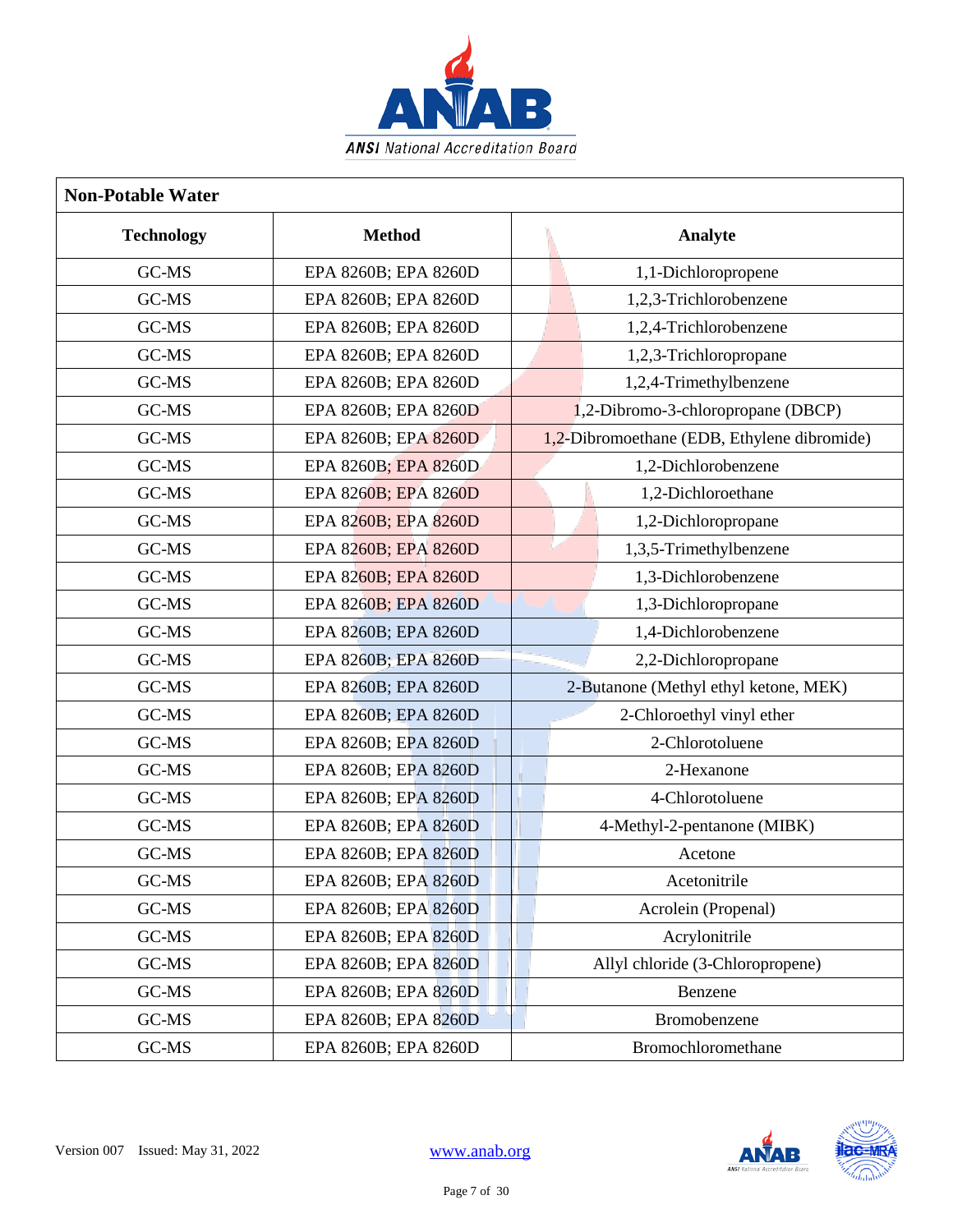

| <b>Non-Potable Water</b> |                      |                                        |
|--------------------------|----------------------|----------------------------------------|
| <b>Technology</b>        | <b>Method</b>        | Analyte                                |
| GC-MS                    | EPA 8260B; EPA 8260D | Bromodichloromethane                   |
| GC-MS                    | EPA 8260B; EPA 8260D | <b>Bromoform</b>                       |
| GC-MS                    | EPA 8260B; EPA 8260D | Carbon disulfide                       |
| GC-MS                    | EPA 8260B; EPA 8260D | Carbon tetrachloride                   |
| GC-MS                    | EPA 8260B; EPA 8260D | Chlorobenzene                          |
| GC-MS                    | EPA 8260B; EPA 8260D | Chloroethane                           |
| GC-MS                    | EPA 8260B; EPA 8260D | Chloroform                             |
| GC-MS                    | EPA 8260B; EPA 8260D | Chloroprene                            |
| GC-MS                    | EPA 8260B; EPA 8260D | cis-1,2-Dichloroethylene               |
| GC-MS                    | EPA 8260B; EPA 8260D | cis-1,3-Dichloropropene                |
| GC-MS                    | EPA 8260B; EPA 8260D | Dibromochloromethane                   |
| GC-MS                    | EPA 8260B; EPA 8260D | Dibromomethane                         |
| GC-MS                    | EPA 8260B; EPA 8260D | Dichlorodifluoromethane                |
| GC-MS                    | EPA 8260B; EPA 8260D | Diethyl ether                          |
| GC-MS                    | EPA 8260B; EPA 8260D | Ethyl acetate                          |
| GC-MS                    | EPA 8260B; EPA 8260D | Ethyl methacrylate                     |
| GC-MS                    | EPA 8260B; EPA 8260D | Ethylbenzene                           |
| GC-MS                    | EPA 8260B; EPA 8260D | Hexachlorobutadiene                    |
| GC-MS                    | EPA 8260B; EPA 8260D | Iodomethane (Methyl iodide)            |
| GC-MS                    | EPA 8260B; EPA 8260D | Isobutyl alcohol (2-Methyl-1-propanol) |
| GC-MS                    | EPA 8260B; EPA 8260D | Isopropylbenzene                       |
| GC-MS                    | EPA 8260B; EPA 8260D | m/p-Xylenes                            |
| GC-MS                    | EPA 8260B; EPA 8260D | Methacrylonitrile                      |
| GC-MS                    | EPA 8260B; EPA 8260D | Methyl bromide (Bromomethane)          |
| GC-MS                    | EPA 8260B; EPA 8260D | Methyl chloride (Chloromethane)        |
| GC-MS                    | EPA 8260B; EPA 8260D | Methyl methacrylate                    |
| GC-MS                    | EPA 8260B; EPA 8260D | Methyl tert-butyl ether (MTBE)         |
| GC-MS                    | EPA 8260B; EPA 8260D | Methylene chloride                     |
| GC-MS                    | EPA 8260B; EPA 8260D | Naphthalene                            |

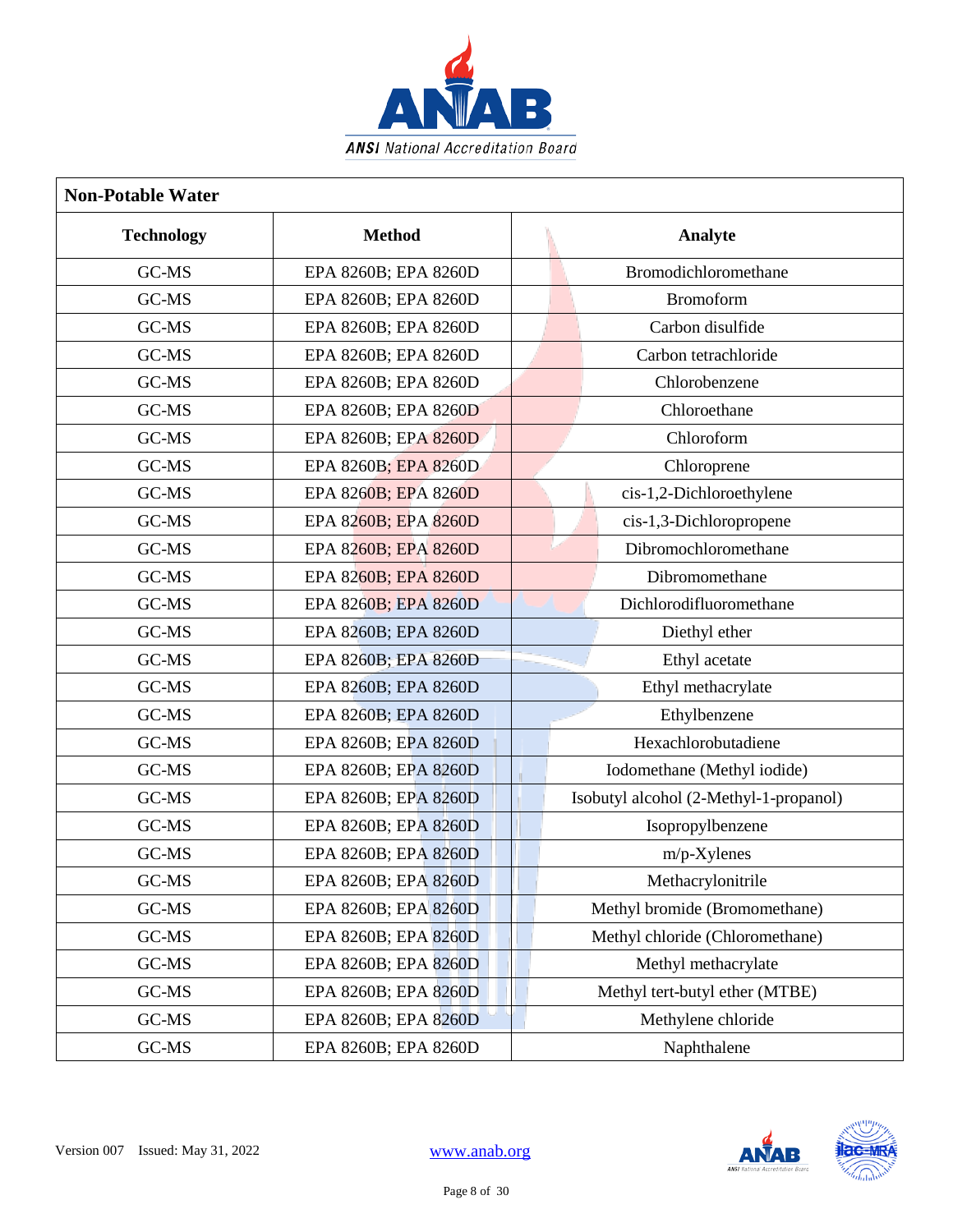

| <b>Non-Potable Water</b> |                                                       |                                                     |
|--------------------------|-------------------------------------------------------|-----------------------------------------------------|
| <b>Technology</b>        | <b>Method</b>                                         | Analyte                                             |
| GC-MS                    | EPA 8260B; EPA 8260D                                  | n-Butylbenzene                                      |
| GC-MS                    | EPA 8260B; EPA 8260D                                  | n-Propylbenzene                                     |
| GC-MS                    | EPA 8260B; EPA 8260D                                  | o-Xylene                                            |
| GC-MS                    | EPA 8260B; EPA 8260D                                  | p-Dioxane                                           |
| GC-MS                    | EPA 8260B; EPA 8260D                                  | Pentachloroethane                                   |
| GC-MS                    | EPA 8260B; EPA 8260D                                  | p-Isopropyltoluene                                  |
| GC-MS                    | EPA 8260B; EPA 8260D                                  | Propionitrile (Ethyl cyanide)                       |
| GC-MS                    | EPA 8260B; EPA 8260D                                  | sec-Butylbenzene                                    |
| GC-MS                    | EPA 8260B; EPA 8260D                                  | Styrene                                             |
| GC-MS                    | EPA 8260B; EPA 8260D                                  | tert-Butylbenzene                                   |
| GC-MS                    | EPA 8260B; EPA 8260D                                  | Tetrachloroethylene (Perchloroethylene)             |
| GC-MS                    | EPA 8260B; EPA 8260D                                  | Toluene                                             |
| GC-MS                    | EPA 8260B; EPA 8260D                                  | trans-1,2-Dichloroethylene                          |
| GC-MS                    | EPA 8260B; EPA 8260D                                  | trans-1,3-Dichloropropene                           |
| GC-MS                    | EPA 8260B; EPA 8260D                                  | trans-1,4-Dichloro-2-butene                         |
| GC-MS                    | EPA 8260B; EPA 8260D                                  | Trichloro-1,2,2-trifluoroethane, 1,1,2- (Freon 113) |
| GC-MS                    | EPA 8260B; EPA 8260D                                  | Trichloroethene (Trichloroethylene)                 |
| GC-MS                    | EPA 8260B; EPA 8260D                                  | Trichlorofluoromethane                              |
| GC-MS                    | EPA 8260B; EPA 8260D                                  | Vinyl acetate                                       |
| GC-MS                    | EPA 8260B; EPA 8260D                                  | Vinyl chloride                                      |
| GC-MS                    | EPA 8260B; EPA 8260D                                  | Xylene (total)                                      |
| GC-MS                    | EPA 8270C SIM; EPA 8270D<br><b>SIM; EPA 8270E SIM</b> | 1-Methylnaphthalene                                 |
| GC-MS                    | EPA 8270C SIM; EPA 8270D<br><b>SIM; EPA 8270E SIM</b> | 2-Methylnaphthalene                                 |
| GC-MS                    | EPA 8270C SIM; EPA 8270D<br><b>SIM; EPA 8270E SIM</b> | Acenaphthene                                        |
| GC-MS                    | EPA 8270C SIM; EPA 8270D<br><b>SIM; EPA 8270E SIM</b> | Acenaphthylene                                      |
| GC-MS                    | EPA 8270C SIM; EPA 8270D<br><b>SIM; EPA 8270E SIM</b> | Anthracene                                          |

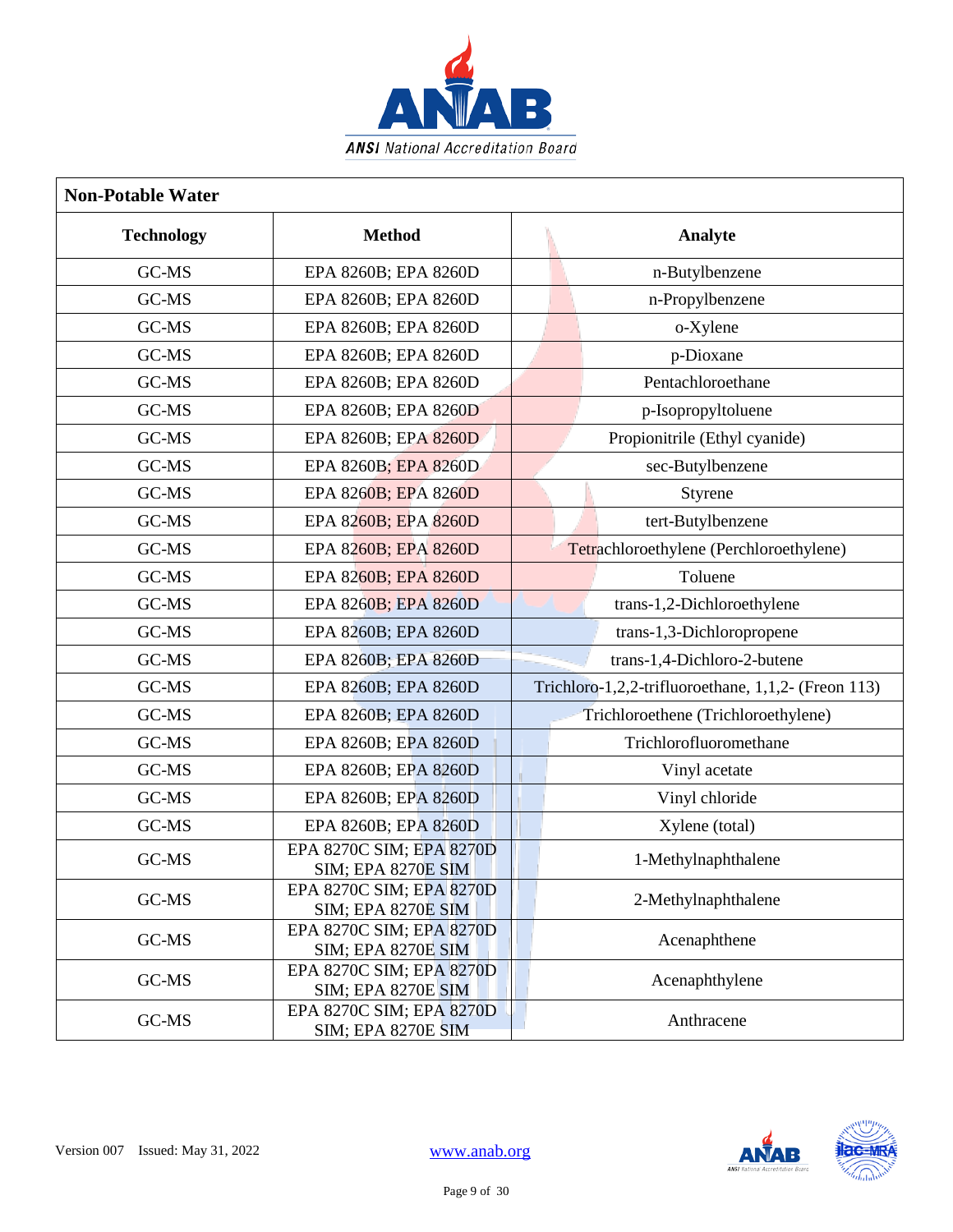

| <b>Non-Potable Water</b> |                                                       |                                 |
|--------------------------|-------------------------------------------------------|---------------------------------|
| <b>Technology</b>        | <b>Method</b>                                         | Analyte                         |
| GC-MS                    | EPA 8270C SIM; EPA 8270D<br><b>SIM; EPA 8270E SIM</b> | Benzo(a)anthracene              |
| GC-MS                    | EPA 8270C SIM; EPA 8270D<br><b>SIM; EPA 8270E SIM</b> | Benzo(b)fluoranthene            |
| GC-MS                    | EPA 8270C SIM; EPA 8270D<br><b>SIM; EPA 8270E SIM</b> | $Benzo(g,h,i)$ per ylene        |
| GC-MS                    | EPA 8270C SIM; EPA 8270D<br>SIM; EPA 8270E SIM        | Benzo(k)fluoranthene            |
| GC-MS                    | EPA 8270C SIM; EPA 8270D<br><b>SIM; EPA 8270E SIM</b> | Chrysene                        |
| GC-MS                    | EPA 8270C SIM; EPA 8270D<br><b>SIM; EPA 8270E SIM</b> | Dibenzo(a,h)anthracene          |
| GC-MS                    | EPA 8270C SIM; EPA 8270D<br><b>SIM; EPA 8270E SIM</b> | Fluoranthene                    |
| $GC-MS$                  | EPA 8270C SIM; EPA 8270D<br><b>SIM; EPA 8270E SIM</b> | Fluorene                        |
| GC-MS                    | EPA 8270C SIM; EPA 8270D<br><b>SIM; EPA 8270E SIM</b> | Indeno $(1,2,3$ -cd) pyrene     |
| GC-MS                    | EPA 8270C SIM; EPA 8270D<br>SIM; EPA 8270E SIM        | Naphthalene                     |
| GC-MS                    | EPA 8270C SIM; EPA 8270D<br><b>SIM; EPA 8270E SIM</b> | Phenanthrene                    |
| GC-MS                    | EPA 8270C SIM; EPA 8270D<br><b>SIM; EPA 8270E SIM</b> | Pyrene                          |
| UV-VIS                   | <b>EPA 9012B</b>                                      | Total cyanide                   |
| <b>ISE</b>               | <b>EPA 9040C</b>                                      | pH (Corrosivity)                |
| <b>IC-COND</b>           | <b>EPA 9056A</b>                                      | <b>Bromide</b>                  |
| <b>IC-COND</b>           | <b>EPA 9056A</b>                                      | Chloride                        |
| <b>IC-COND</b>           | <b>EPA 9056A</b>                                      | Fluoride                        |
| <b>IC-COND</b>           | <b>EPA 9056A</b>                                      | Nitrate as N                    |
| <b>IC-COND</b>           | <b>EPA 9056A</b>                                      | Nitrite as N                    |
| <b>IC-COND</b>           | <b>EPA 9056A</b>                                      | Sulfate                         |
| <b>IC-COND</b>           | <b>EPA 9056A</b>                                      | Total nitrate plus-nitrite as N |
| UV/VIS                   | Kelada-01                                             | Total cyanide                   |
| GC-PID                   | <b>MADEP VPH</b>                                      | Benzene                         |
| GC-PID                   | <b>MADEP VPH</b>                                      | C5 to C8 Aliphatics             |

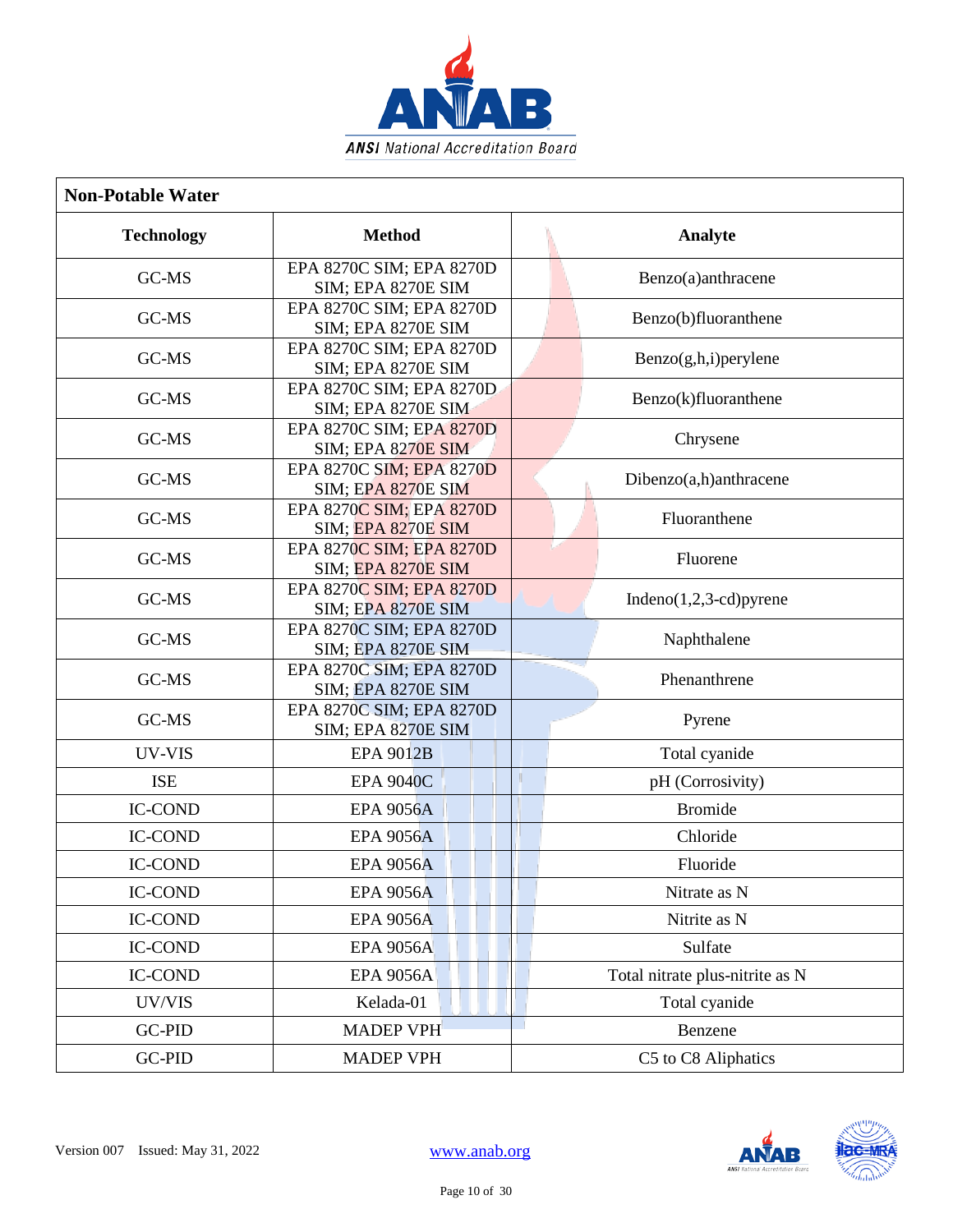

| <b>Non-Potable Water</b> |                             |                                              |
|--------------------------|-----------------------------|----------------------------------------------|
| <b>Technology</b>        | <b>Method</b>               | Analyte                                      |
| <b>GC-PID</b>            | <b>MADEP VPH</b>            | C9 to C10 Aromatics                          |
| <b>GC-PID</b>            | <b>MADEP VPH</b>            | C9 to C12 Aliphatics                         |
| <b>GC-PID</b>            | <b>MADEP VPH</b>            | Ethylbenzene                                 |
| GC-PID                   | <b>MADEP VPH</b>            | $m/p$ -Xylenes                               |
| <b>GC-PID</b>            | <b>MADEP VPH</b>            | Methyl tert-butyl ether (MTBE)               |
| GC-PID                   | <b>MADEP VPH</b>            | Naphthalene                                  |
| <b>GC-PID</b>            | <b>MADEP VPH</b>            | o-Xylene                                     |
| GC-PID                   | <b>MADEP VPH</b>            | Toluene                                      |
| <b>GC-PID</b>            | <b>MADEP VPH</b>            | Total Purgeable Hydrocarbons                 |
| <b>GC-PID</b>            | <b>MADEP VPH</b>            | Xylene (total)                               |
| <b>GC-FID</b>            | <b>MADEP EPH</b>            | C11 to C22 Aromatics                         |
| <b>GC-FID</b>            | <b>MADEP EPH</b>            | Total Extractable Hydrocarbons               |
| <b>GC-FID</b>            | <b>MADEP EPH</b>            | C9 to C18 Aliphatics                         |
| GC-FID                   | <b>MADEP EPH</b>            | C19 to C36 Aliphatics                        |
| <b>GC-FID</b>            | EPA 8015 Modified           | <b>Total Extractable Hydrocarbons Screen</b> |
| GC-FID                   | EPA RSK-175 (GC/FID)        | Ethane                                       |
| <b>GC-FID</b>            | EPA RSK-175 (GC/FID)        | Ethene (Ethylene)                            |
| <b>GC-FID</b>            | EPA RSK-175 (GC/FID)        | Methane                                      |
| <b>GC-FID</b>            | EPA RSK-175 (GC/FID)        | Propane                                      |
| Turbidimetry             | <b>SM 2130 B</b>            | Turbidity                                    |
| Titration                | SM 2310 B                   | Acidity, as CaCO3                            |
| Titration                | SM 2320 B                   | Alkalinity as CaCO3                          |
| Calculation              | SM 2330 B                   | Corrosivity (langlier index)                 |
| Calculation              | <b>SM 2340 B</b>            | Hardness                                     |
| Electrode                | <b>SM 2510B</b>             | Conductivity                                 |
| Gravimetry               | SM 2540 B                   | Residue-total                                |
| Gravimetry               | SM 2540 C                   | Residue-filterable (TDS)                     |
| Gravimetry               | ن ان از<br><b>SM 2540 D</b> | Residue-nonfilterable (TSS)                  |
| Physical                 | SM 2540 F                   | Residue-settleable                           |

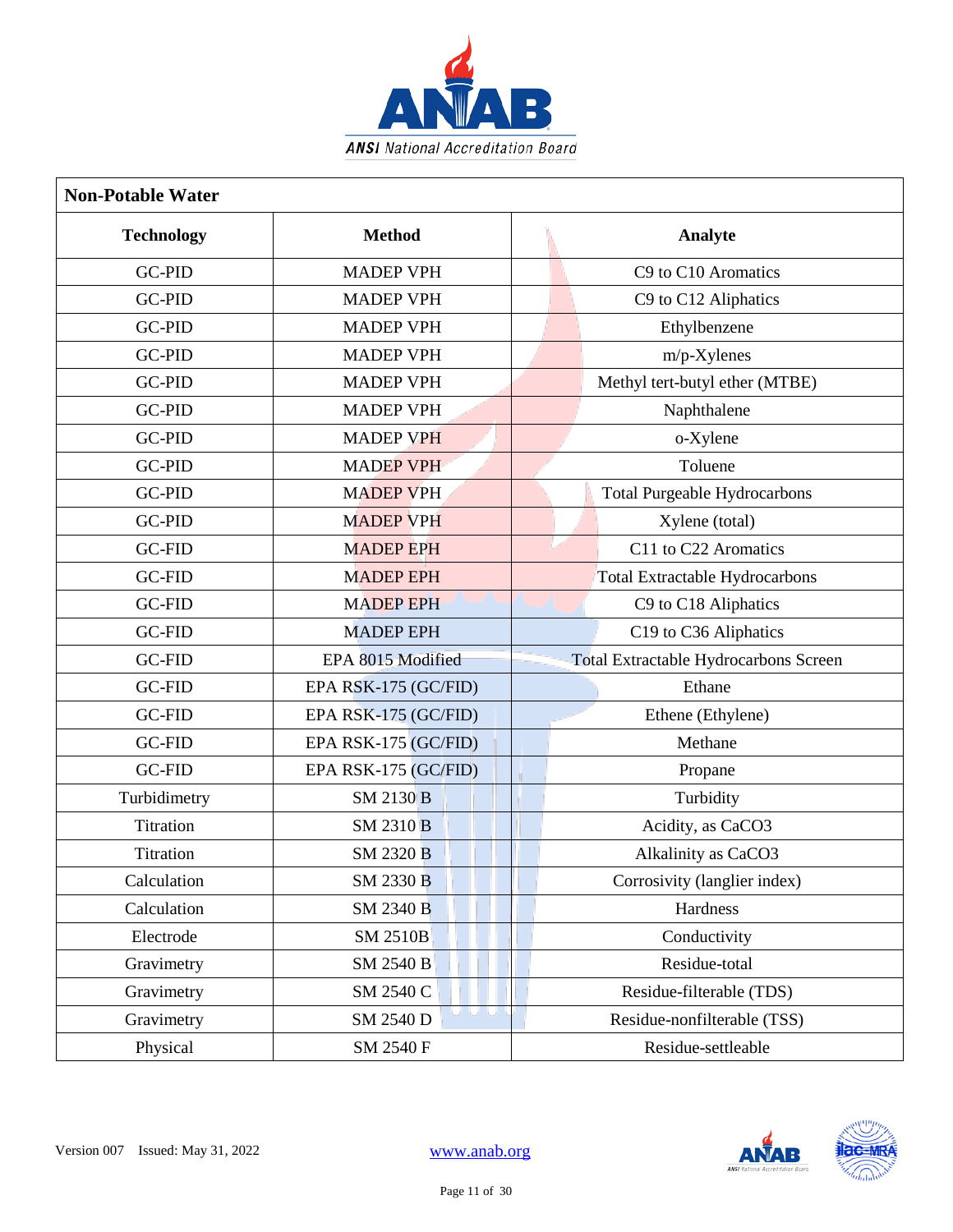

| <b>Non-Potable Water</b> |                           |                             |
|--------------------------|---------------------------|-----------------------------|
| <b>Technology</b>        | <b>Method</b>             | Analyte                     |
| UV-VIS                   | SM 3500-Cr B              | Chromium VI                 |
| <b>ISE</b>               | SM 4500-H+B               | pH                          |
| UV-VIS                   | SM 4500-S2 <sup>-</sup> D | Sulfide                     |
| Titration                | SM 4500-S2 <sup>-</sup> F | Sulfide                     |
| UV-VIS                   | SM 5540 C                 | <b>Surfactants - MBAS</b>   |
| GC-MS                    | EPA 624.1                 | 1,1,1,2-Tetrachloroethane   |
| GC-MS                    | EPA 624.1                 | 1,1,1-Trichloroethane       |
| GC-MS                    | EPA 624.1                 | 1,1,2,2-Tetrachloroethane   |
| GC-MS                    | EPA 624.1                 | 1,1,2-Trichloroethane       |
| GC-MS                    | EPA 624.1                 | 1,1-Dichloroethane          |
| GC-MS                    | EPA 624.1                 | 1,1-Dichloroethene          |
| GC-MS                    | EPA 624.1                 | 1,1-Dichloropropene         |
| GC-MS                    | EPA 624.1                 | 1,2,3-Trichlorobenzene      |
| GC-MS                    | EPA 624.1                 | 1,2,3-Trichloropropane      |
| GC-MS                    | EPA 624.1                 | 1,2,4-Trichlorobenzene      |
| GC-MS                    | EPA 624.1                 | 1,2,4-Trimethylbenzene      |
| GC-MS                    | EPA 624.1                 | 1,2-Dibromo-3-chloropropane |
| GC-MS                    | EPA 624.1                 | 1,2-Dibromoethane           |
| GC-MS                    | EPA 624.1                 | 1,2-Dichlorobenzene         |
| GC-MS                    | EPA 624.1                 | 1,2-Dichloroethane          |
| GC-MS                    | EPA 624.1                 | 1,2-Dichloropropane         |
| GC-MS                    | EPA 624.1                 | 1,3,5-Trimethylbenzene      |
| GC-MS                    | EPA 624.1                 | 1,3-Dichlorobenzene         |
| GC-MS                    | EPA 624.1                 | 1,3-Dichloropropane         |
| GC-MS                    | EPA 624.1                 | 1,4-Dichlorobenzene         |
| GC-MS                    | EPA 624.1                 | 2,2-Dichloropropane         |
| GC-MS                    | EPA 624.1                 | 2-Chloroethyl vinyl ether   |
| GC-MS                    | EPA 624.1                 | 2-Chlorotoluene             |
| GC-MS                    | EPA 624.1                 | 2-Hexanone                  |

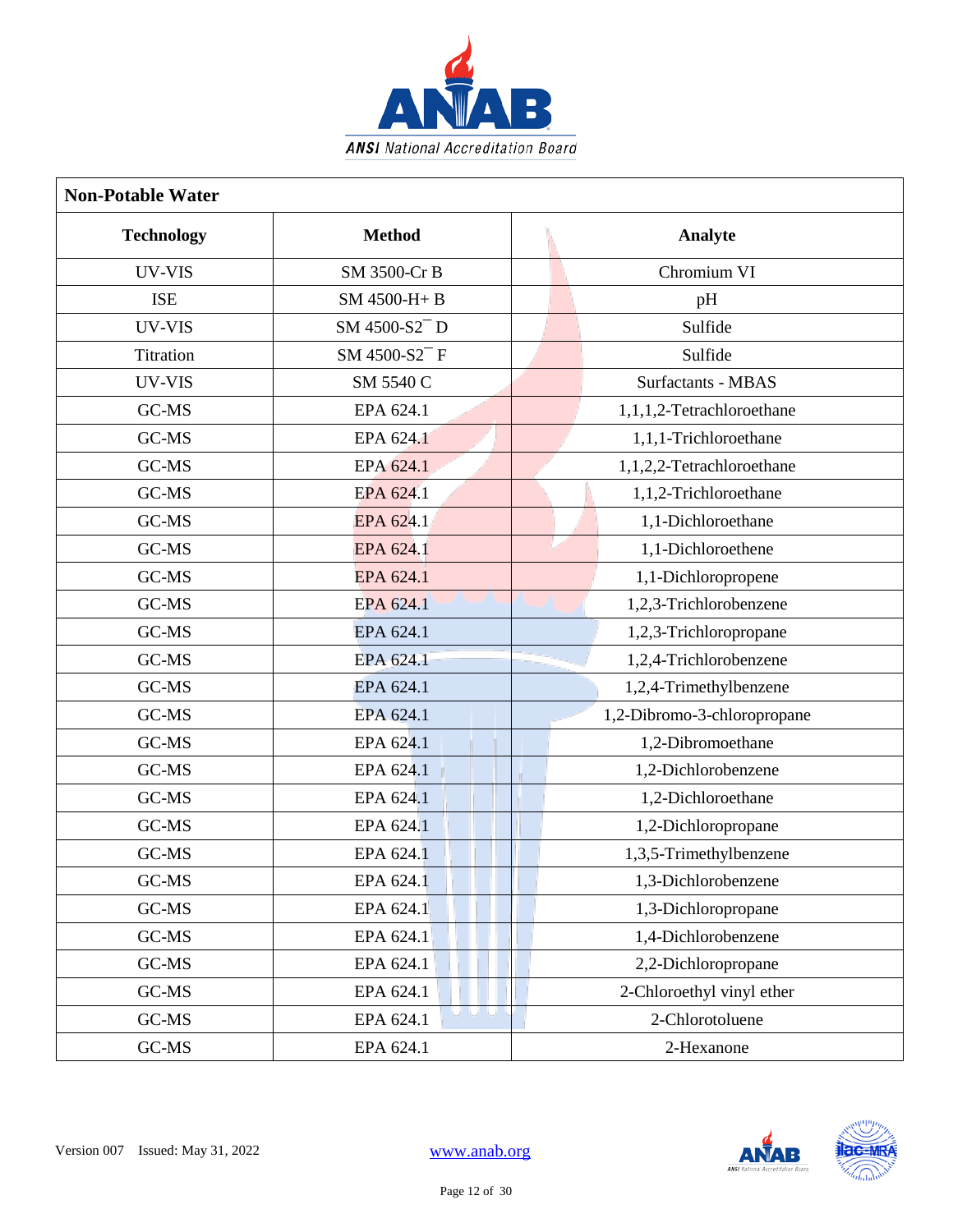

| <b>Non-Potable Water</b> |               |                               |  |  |
|--------------------------|---------------|-------------------------------|--|--|
| <b>Technology</b>        | <b>Method</b> | Analyte                       |  |  |
| GC-MS                    | EPA 624.1     | 4-Chlorotoluene               |  |  |
| GC-MS                    | EPA 624.1     | Acetone                       |  |  |
| GC-MS                    | EPA 624.1     | Acetonitrile                  |  |  |
| GC-MS                    | EPA 624.1     | Acrolein                      |  |  |
| GC-MS                    | EPA 624.1     | Acrylonitrile                 |  |  |
| GC-MS                    | EPA 624.1     | Benzene                       |  |  |
| GC-MS                    | EPA 624.1     | Bromobenzene                  |  |  |
| GC-MS                    | EPA 624.1     | Bromochloromethane            |  |  |
| GC-MS                    | EPA 624.1     | Bromodichloromethane          |  |  |
| GC-MS                    | EPA 624.1     | <b>Bromoform</b>              |  |  |
| GC-MS                    | EPA 624.1     | <b>Bromomethane</b>           |  |  |
| GC-MS                    | EPA 624.1     | Carbon disulfide              |  |  |
| GC-MS                    | EPA 624.1     | Carbon tetrachloride          |  |  |
| GC-MS                    | EPA 624.1     | Chlorobenzene                 |  |  |
| GC-MS                    | EPA 624.1     | Chlorodibromomethane          |  |  |
| GC-MS                    | EPA 624.1     | Chloroethane                  |  |  |
| GC-MS                    | EPA 624.1     | Chloroform                    |  |  |
| GC-MS                    | EPA 624.1     | Chloromethane                 |  |  |
| GC-MS                    | EPA 624.1     | cis-1,2-Dichloroethene        |  |  |
| GC-MS                    | EPA 624.1     | cis-1,3-Dichloropropene       |  |  |
| GC-MS                    | EPA 624.1     | Dibromomethane                |  |  |
| GC-MS                    | EPA 624.1     | Dichlorodifluoromethane       |  |  |
| GC-MS                    | EPA 624.1     | Ethylbenzene                  |  |  |
| GC-MS                    | EPA 624.1     | Hexachlorobutadiene           |  |  |
| GC-MS                    | EPA 624.1     | Isopropylbenzene              |  |  |
| GC-MS                    | EPA 624.1     | m+p-Xylenes                   |  |  |
| GC-MS                    | EPA 624.1     | Methyl ethyl ketone           |  |  |
| GC-MS                    | EPA 624.1     | Methyl isobutyl ketone        |  |  |
| GC-MS                    | EPA 624.1     | Methyl tert-butyl ether (MtBE |  |  |

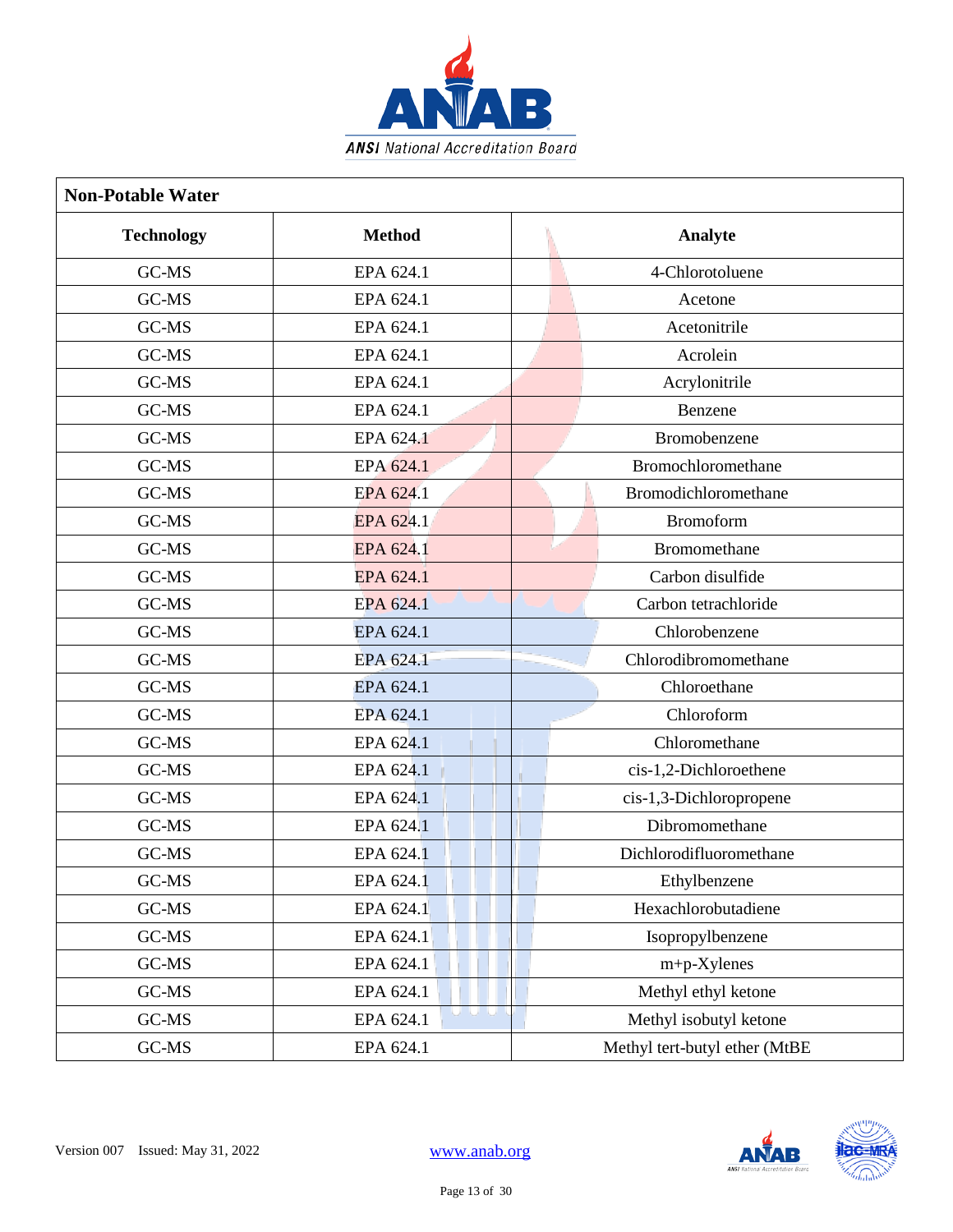

| <b>Non-Potable Water</b> |                                                         |                           |  |  |
|--------------------------|---------------------------------------------------------|---------------------------|--|--|
| <b>Technology</b>        | <b>Method</b>                                           | Analyte                   |  |  |
| GC-MS                    | EPA 624.1                                               | Methylene chloride        |  |  |
| GC-MS                    | EPA 624.1                                               | Naphthalene               |  |  |
| GC-MS                    | EPA 624.1                                               | n-Butylbenzene            |  |  |
| GC-MS                    | EPA 624.1                                               | n-Propylbenzene           |  |  |
| GC-MS                    | EPA 624.1                                               | o-Xylene                  |  |  |
| GC-MS                    | EPA 624.1                                               | p-Isopropyltoluene        |  |  |
| GC-MS                    | EPA 624.1                                               | sec-Butylbenzene          |  |  |
| GC-MS                    | EPA 624.1                                               | Styrene                   |  |  |
| GC-MS                    | EPA 624.1                                               | tert-Butylbenzene         |  |  |
| GC-MS                    | EPA 624.1                                               | Tetrachloroethene         |  |  |
| GC-MS                    | EPA 624.1                                               | Toluene                   |  |  |
| GC-MS                    | EPA 624.1                                               | trans-1,2-Dichloroethene  |  |  |
| GC-MS                    | EPA 624.1                                               | trans-1,3-Dichloropropene |  |  |
| GC-MS                    | EPA 624.1                                               | Trichloroethene           |  |  |
| GC-MS                    | EPA 624.1                                               | Trichlorofluoromethane    |  |  |
| GC-MS                    | EPA 624.1                                               | Vinyl acetate             |  |  |
| GC-MS                    | EPA 624.1                                               | Vinyl chloride            |  |  |
| GC-MS                    | EPA 624.1                                               | Xylenes, Total            |  |  |
| LC-MS-MS                 | PFAS by LCMSMS Compliant<br>with QSM 5.4 Table B-15     | Perfluorobutanoic acid    |  |  |
| LC-MS-MS                 | PFAS by LCMSMS Compliant<br>with QSM 5.4 Table B-15     | Perfluoropentanoic acid   |  |  |
| LC-MS-MS                 | PFAS by LCMSMS Compliant<br>with QSM 5.4 Table B-15     | Perfluorohexanoic acid    |  |  |
| LC-MS-MS                 | PFAS by LCMSMS Compliant<br>with QSM 5.4 Table B-15     | Perfluoroheptanoic acid   |  |  |
| LC-MS-MS                 | PFAS by LCMSMS Compliant<br>with QSM 5.4 Table B-15     | Perfluorooctanoic acid    |  |  |
| LC-MS-MS                 | PFAS by LCMSMS Compliant<br>with QSM 5.4 Table $B_1$ 15 | Perfluorononanoic acid    |  |  |
| LC-MS-MS                 | PFAS by LCMSMS Compliant<br>with QSM 5.4 Table B-15     | Perfluorodecanoic acid    |  |  |
| LC-MS-MS                 | PFAS by LCMSMS Compliant<br>with QSM 5.4 Table B-15     | Perfluoroundecanoic acid  |  |  |

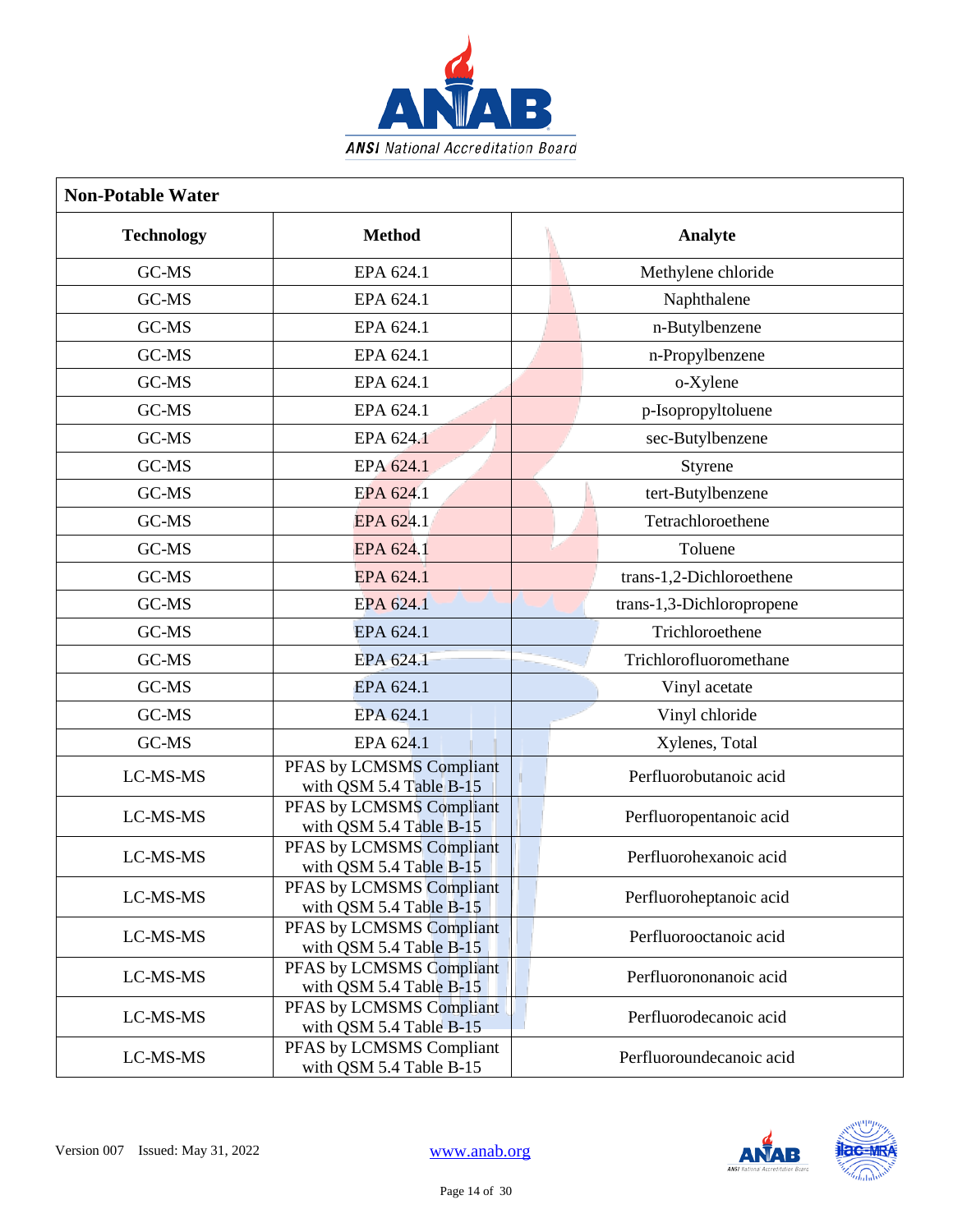

| <b>Non-Potable Water</b> |                                                     |                                                     |
|--------------------------|-----------------------------------------------------|-----------------------------------------------------|
| <b>Technology</b>        | <b>Method</b>                                       | Analyte                                             |
| LC-MS-MS                 | PFAS by LCMSMS Compliant<br>with QSM 5.4 Table B-15 | Perfluorododecanoic acid                            |
| LC-MS-MS                 | PFAS by LCMSMS Compliant<br>with QSM 5.4 Table B-15 | Perfluorotridecanoic acid                           |
| LC-MS-MS                 | PFAS by LCMSMS Compliant<br>with QSM 5.4 Table B-15 | Perfluorotetradecanoic acid                         |
| LC-MS-MS                 | PFAS by LCMSMS Compliant<br>with QSM 5.4 Table B-15 | Perfluorobutanesulfonic acid                        |
| LC-MS-MS                 | PFAS by LCMSMS Compliant<br>with QSM 5.4 Table B-15 | Perfluoropentanesulfonic acid                       |
| LC-MS-MS                 | PFAS by LCMSMS Compliant<br>with QSM 5.4 Table B-15 | Perfluorohexanesulfonic acid                        |
| LC-MS-MS                 | PFAS by LCMSMS Compliant<br>with QSM 5.4 Table B-15 | Perfluoroheptanesulfonic acid                       |
| LC-MS-MS                 | PFAS by LCMSMS Compliant<br>with QSM 5.4 Table B-15 | Perfluorooctanesulfonic acid                        |
| LC-MS-MS                 | PFAS by LCMSMS Compliant<br>with QSM 5.4 Table B-15 | Perfluorononanesulfonic acid                        |
| LC-MS-MS                 | PFAS by LCMSMS Compliant<br>with QSM 5.4 Table B-15 | Perfluorodecanesulfonic acid                        |
| LC-MS-MS                 | PFAS by LCMSMS Compliant<br>with QSM 5.4 Table B-15 | 1H, 1H, 2H, 2H-perfluorohexane sulfonic acid        |
| LC-MS-MS                 | PFAS by LCMSMS Compliant<br>with QSM 5.4 Table B-15 | 1H, 1H, 2H, 2H-perfluorooctane sulfonic acid        |
| LC-MS-MS                 | PFAS by LCMSMS Compliant<br>with QSM 5.4 Table B-15 | 1H, 1H, 2H, 2H-perfluorodecane sulfonic acid        |
| LC-MS-MS                 | PFAS by LCMSMS Compliant<br>with QSM 5.4 Table B-15 | Perfluorooctanesulfonamide                          |
| LC-MS-MS                 | PFAS by LCMSMS Compliant<br>with QSM 5.4 Table B-15 | N-methyl perfluorooctanesulfonamidoacetic acid      |
| LC-MS-MS                 | PFAS by LCMSMS Compliant<br>with QSM 5.4 Table B-15 | N-ethyl perfluorooctanesulfonamidoacetic acid       |
| LC-MS-MS                 | PFAS by LCMSMS Compliant<br>with QSM 5.4 Table B-15 | Hexafluoropropylene oxide dimer acid                |
| LC-MS-MS                 | PFAS by LCMSMS Compliant<br>with QSM 5.4 Table B-15 | 4,8-dioxa-3H-perfluorononanoic acid                 |
| LC-MS-MS                 | PFAS by LCMSMS Compliant<br>with QSM 5.4 Table B-15 | 9-chlorohexadecafluoro-3-oxanone-1-sulfonic acid    |
| LC-MS-MS                 | PFAS by LCMSMS Compliant<br>with QSM 5.4 Table B-15 | 11-chloroeicosafluoro-3-oxaundecane-1-sulfonic acid |

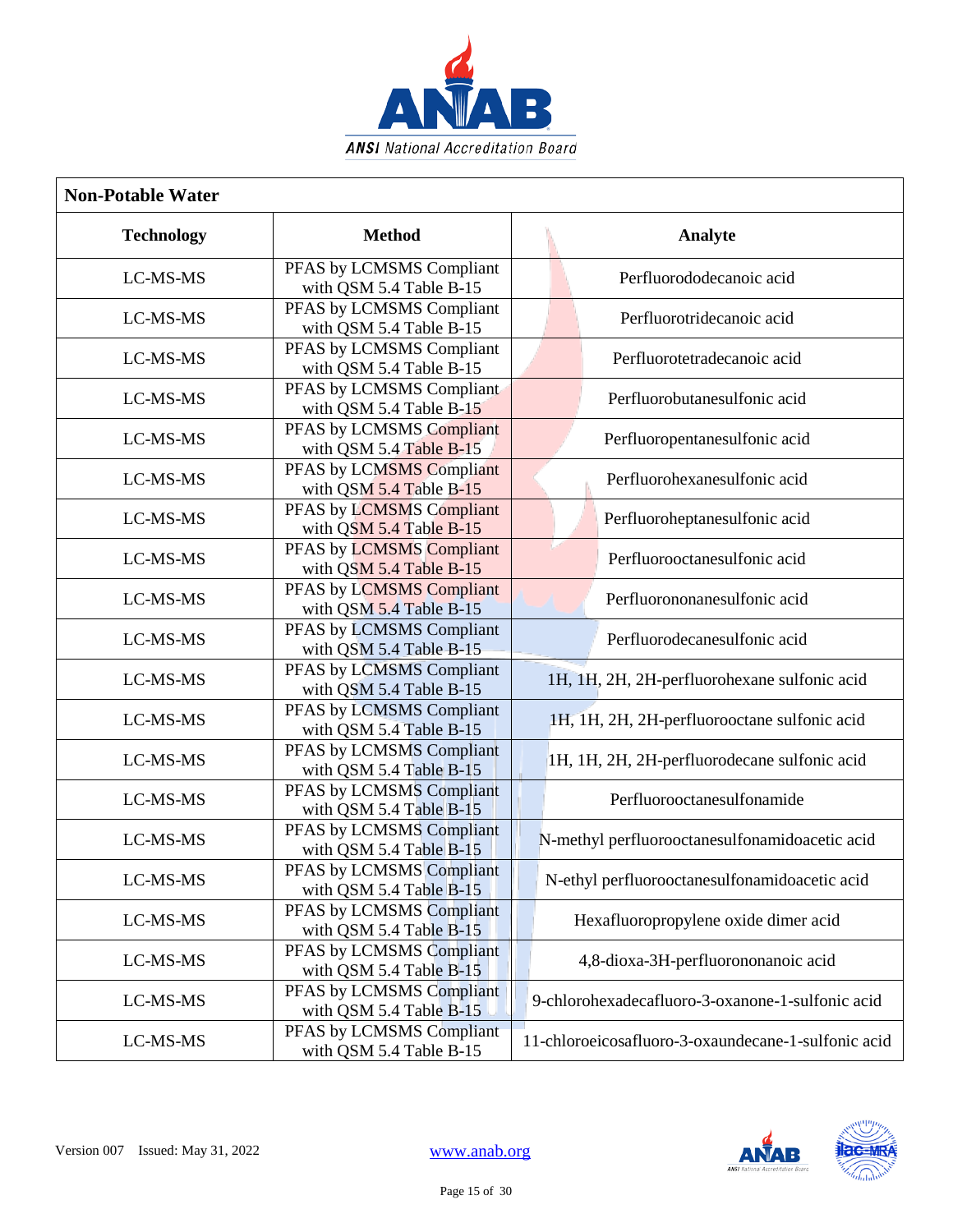

| <b>Non-Potable Water</b>               |                  |         |  |                                                   |  |
|----------------------------------------|------------------|---------|--|---------------------------------------------------|--|
| <b>Method</b><br><b>Technology</b>     |                  | Analyte |  |                                                   |  |
| <b>Preparation</b>                     | <b>Method</b>    |         |  | <b>Type</b>                                       |  |
| <b>Acid Digestion</b>                  | EPA 200.2        |         |  | Metals                                            |  |
| <b>Hotblock Digestion</b>              | EPA 3010         |         |  | Metals                                            |  |
| Extraction                             | EPA 1311         |         |  | <b>Toxicity Characteristic Leaching Procedure</b> |  |
| Continuous Liquid-Liquid<br>Extraction | <b>EPA 3520C</b> |         |  | Semivolatile Organics                             |  |
| <b>Waste Dilution</b>                  | <b>EPA 3580A</b> |         |  | Semivolatile Organics                             |  |
| Purge and Trap Preparation             | <b>EPA 5030B</b> |         |  | <b>Volatile Organics</b>                          |  |

| <b>Solids and Chemical Materials</b> |                      |                                             |
|--------------------------------------|----------------------|---------------------------------------------|
| <b>Technology</b>                    | <b>Method</b>        | Analyte                                     |
| <b>GC-ECD</b>                        | <b>EPA 8011</b>      | 1,2,3-Trichloropropane                      |
| GC-ECD                               | EPA 8011             | 1,2-Dibromo-3-chloropropane (DBCP)          |
| <b>GC-ECD</b>                        | <b>EPA 8011</b>      | 1,2-Dibromoethane (EDB, Ethylene dibromide) |
| <b>IC-COND</b>                       | <b>EPA 9056A</b>     | <b>Bromide</b>                              |
| <b>IC-COND</b>                       | <b>EPA 9056A</b>     | Chloride                                    |
| <b>IC-COND</b>                       | <b>EPA 9056A</b>     | Nitrate as N                                |
| <b>IC-COND</b>                       | <b>EPA 9056A</b>     | Nitrite as N                                |
| <b>IC-COND</b>                       | <b>EPA 9056A</b>     | Sulfate                                     |
| <b>IC-COND</b>                       | <b>EPA 9056A</b>     | Total nitrate-nitrite                       |
| <b>GC-PID</b>                        | <b>AK101 GRO</b>     | Gasoline range organics (GRO)               |
| <b>GC-FID</b>                        | <b>AK102 DRO</b>     | Diesel range organics (DRO)                 |
| <b>GC-FID</b>                        | <b>AK103 RRO</b>     | Residual range organics (RRO)               |
| Physical                             | <b>EPA 1010A</b>     | Ignitability                                |
| <b>ICP-AES</b>                       | EPA 6010B; EPA 6010D | Aluminum                                    |
| <b>ICP-AES</b>                       | EPA 6010B; EPA 6010D | Antimony                                    |
| <b>ICP-AES</b>                       | EPA 6010B; EPA 6010D | Arsenic                                     |

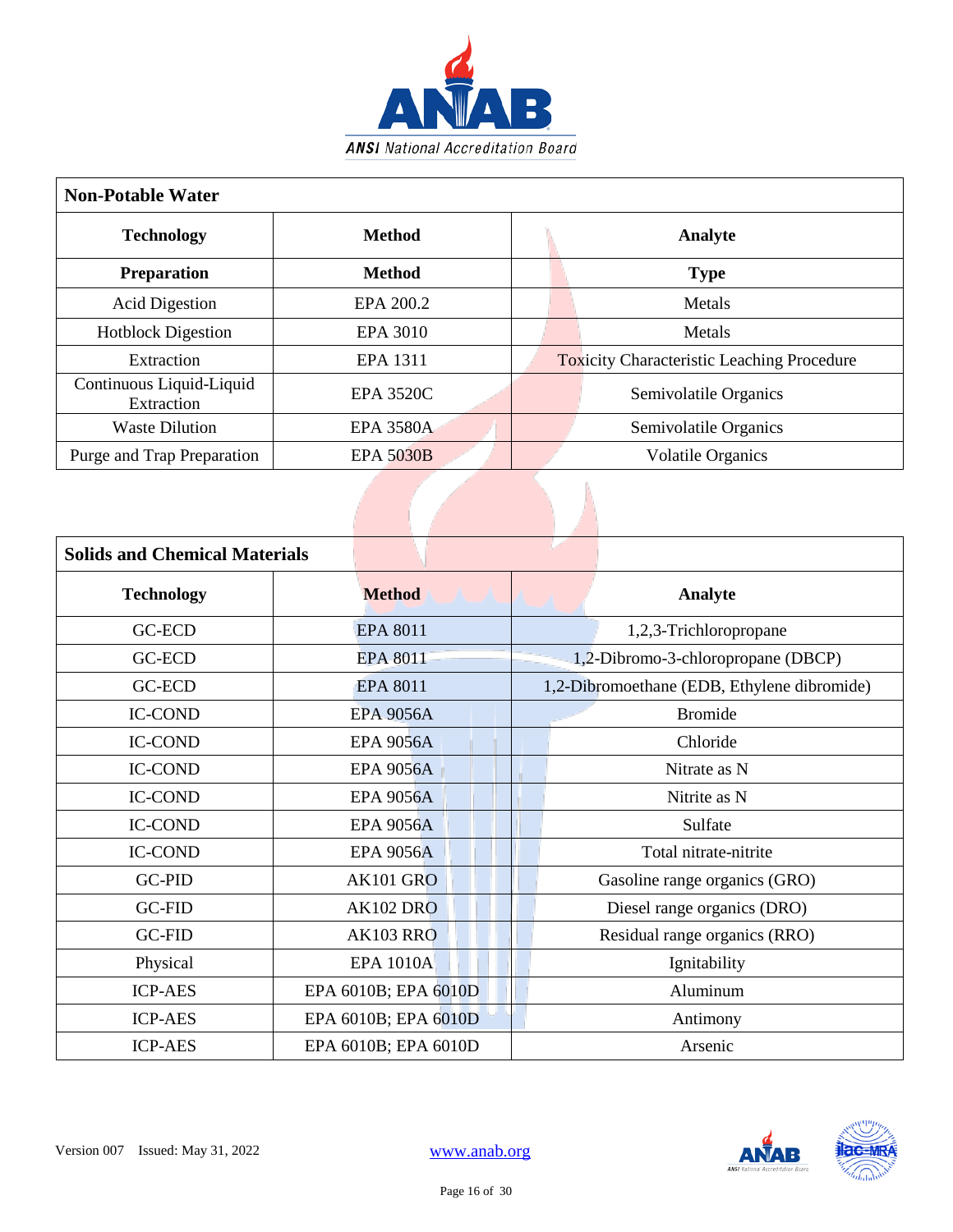

| <b>Solids and Chemical Materials</b> |                      |                   |  |  |
|--------------------------------------|----------------------|-------------------|--|--|
| <b>Technology</b>                    | <b>Method</b>        | Analyte           |  |  |
| <b>ICP-AES</b>                       | EPA 6010B; EPA 6010D | <b>Barium</b>     |  |  |
| <b>ICP-AES</b>                       | EPA 6010B; EPA 6010D | Beryllium         |  |  |
| <b>ICP-AES</b>                       | EPA 6010B; EPA 6010D | Boron             |  |  |
| <b>ICP-AES</b>                       | EPA 6010B; EPA 6010D | Cadmium           |  |  |
| <b>ICP-AES</b>                       | EPA 6010B; EPA 6010D | Calcium           |  |  |
| <b>ICP-AES</b>                       | EPA 6010B; EPA 6010D | Chromium          |  |  |
| <b>ICP-AES</b>                       | EPA 6010B; EPA 6010D | Cobalt            |  |  |
| <b>ICP-AES</b>                       | EPA 6010B; EPA 6010D | Copper            |  |  |
| <b>ICP-AES</b>                       | EPA 6010B; EPA 6010D | Iron              |  |  |
| <b>ICP-AES</b>                       | EPA 6010B; EPA 6010D | Lead              |  |  |
| <b>ICP-AES</b>                       | EPA 6010B; EPA 6010D | Lithium           |  |  |
| <b>ICP-AES</b>                       | EPA 6010B; EPA 6010D | Magnesium         |  |  |
| <b>ICP-AES</b>                       | EPA 6010B; EPA 6010D | Manganese         |  |  |
| <b>ICP-AES</b>                       | EPA 6010B; EPA 6010D | Molybdenum        |  |  |
| <b>ICP-AES</b>                       | EPA 6010B; EPA 6010D | Nickel            |  |  |
| <b>ICP-AES</b>                       | EPA 6010B; EPA 6010D | Phosphorus, total |  |  |
| <b>ICP-AES</b>                       | EPA 6010B; EPA 6010D | Potassium         |  |  |
| <b>ICP-AES</b>                       | EPA 6010B; EPA 6010D | Selenium          |  |  |
| <b>ICP-AES</b>                       | EPA 6010B; EPA 6010D | Silicon           |  |  |
| <b>ICP-AES</b>                       | EPA 6010B; EPA 6010D | Silver            |  |  |
| <b>ICP-AES</b>                       | EPA 6010B; EPA 6010D | Sodium            |  |  |
| <b>ICP-AES</b>                       | EPA 6010B; EPA 6010D | Strontium         |  |  |
| <b>ICP-AES</b>                       | EPA 6010B; EPA 6010D | Thallium          |  |  |
| <b>ICP-AES</b>                       | EPA 6010B; EPA 6010D | Tin               |  |  |
| <b>ICP-AES</b>                       | EPA 6010B; EPA 6010D | Titanium          |  |  |
| <b>ICP-AES</b>                       | EPA 6010B; EPA 6010D | Vanadium          |  |  |
| <b>ICP-AES</b>                       | EPA 6010B; EPA 6010D | Zinc              |  |  |
| <b>ICP-MS</b>                        | EPA 6020; EPA 6020B  | Aluminum          |  |  |
| <b>ICP-MS</b>                        | EPA 6020; EPA 6020B  | Antimony          |  |  |

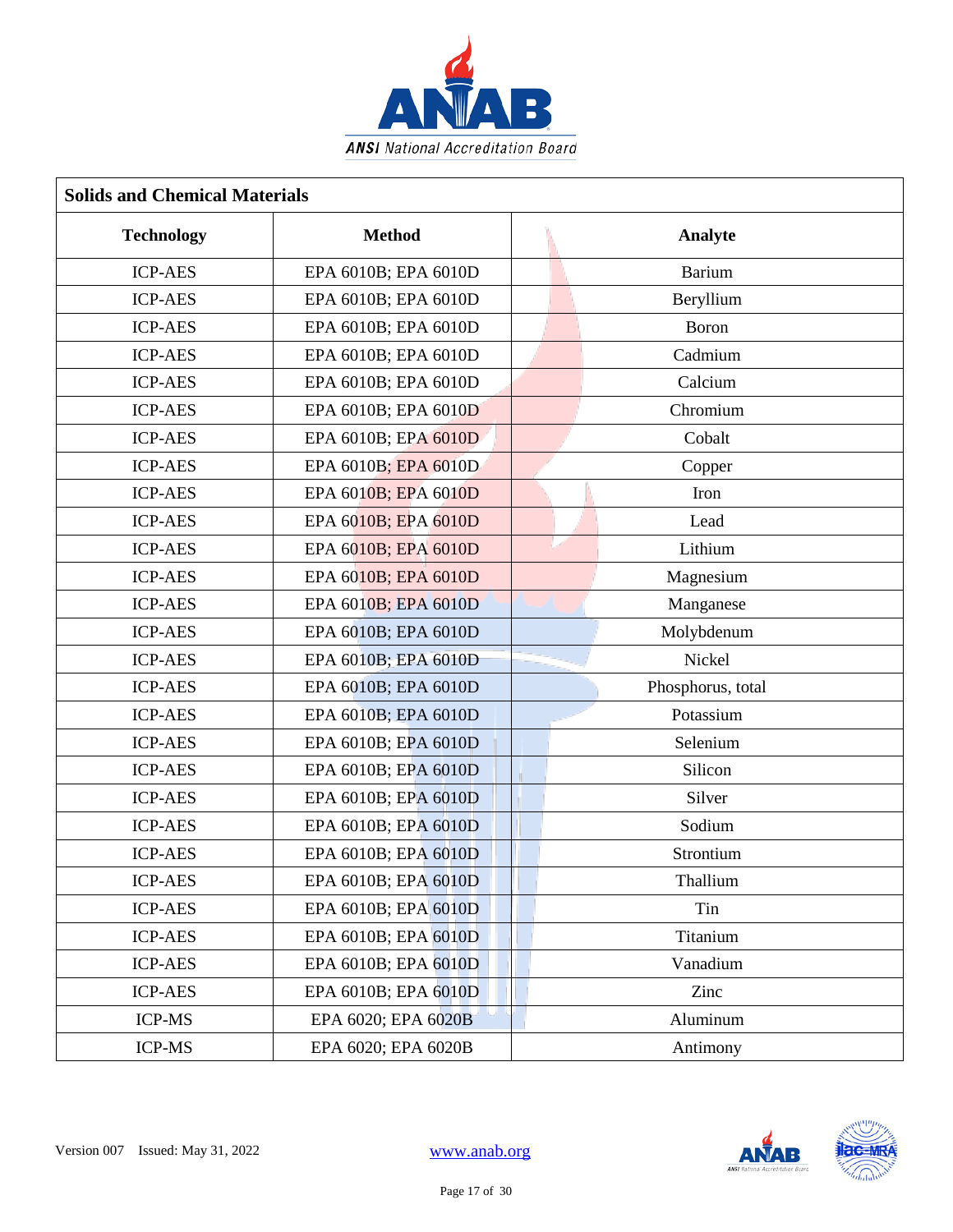

| <b>Solids and Chemical Materials</b> |                            |                               |  |  |
|--------------------------------------|----------------------------|-------------------------------|--|--|
| <b>Technology</b>                    | <b>Method</b>              | Analyte                       |  |  |
| <b>ICP-MS</b>                        | EPA 6020; EPA 6020B        | Arsenic                       |  |  |
| <b>ICP-MS</b>                        | EPA 6020; EPA 6020B        | Barium                        |  |  |
| <b>ICP-MS</b>                        | EPA 6020; EPA 6020B        | Beryllium                     |  |  |
| <b>ICP-MS</b>                        | EPA 6020; EPA 6020B        | Cadmium                       |  |  |
| <b>ICP-MS</b>                        | EPA 6020; EPA 6020B        | Calcium                       |  |  |
| <b>ICP-MS</b>                        | EPA 6020; EPA 6020B        | Chromium                      |  |  |
| <b>ICP-MS</b>                        | EPA 6020; EPA 6020B        | Cobalt                        |  |  |
| <b>ICP-MS</b>                        | EPA 6020; EPA 6020B        | Copper                        |  |  |
| <b>ICP-MS</b>                        | EPA 6020; EPA 6020B        | Iron                          |  |  |
| <b>ICP-MS</b>                        | EPA 6020; EPA 6020B        | Lead                          |  |  |
| <b>ICP-MS</b>                        | EPA 6020; EPA 6020B        | Magnesium                     |  |  |
| <b>ICP-MS</b>                        | EPA 6020; EPA 6020B        | Manganese                     |  |  |
| <b>ICP-MS</b>                        | EPA 6020; EPA 6020B        | Molybdenum                    |  |  |
| <b>ICP-MS</b>                        | EPA 6020; EPA 6020B        | Nickel                        |  |  |
| <b>ICP-MS</b>                        | EPA 6020; EPA 6020B        | Selenium                      |  |  |
| <b>ICP-MS</b>                        | EPA 6020; EPA 6020B        | Silver                        |  |  |
| <b>ICP-MS</b>                        | EPA 6020; EPA 6020B        | Sodium                        |  |  |
| <b>ICP-MS</b>                        | EPA 6020; EPA 6020B        | Strontium                     |  |  |
| <b>ICP-MS</b>                        | EPA 6020; EPA 6020B        | Thallium                      |  |  |
| <b>ICP-MS</b>                        | EPA 6020; EPA 6020B        | Tin                           |  |  |
| <b>ICP-MS</b>                        | EPA 6020; EPA 6020B        | Titanium                      |  |  |
| <b>ICP-MS</b>                        | EPA 6020; EPA 6020B        | Uranium                       |  |  |
| <b>ICP-MS</b>                        | EPA 6020; EPA 6020B        | Vanadium                      |  |  |
| ICP-MS                               | EPA 6020; EPA 6020B        | Zinc                          |  |  |
| UV-VIS                               | <b>EPA 7196A</b>           | Chromium VI                   |  |  |
| <b>CVAAS</b>                         | <b>EPA 7471B</b>           | Mercury                       |  |  |
| <b>GC-FID</b>                        | <b>EPA 8015C</b>           | Diesel range organics (DRO)   |  |  |
| GC-FID                               | ن ان ا<br><b>EPA 8015C</b> | Gasoline range organics (GRO) |  |  |
| <b>GC-FID</b>                        | <b>EPA 8015C</b>           | Oil range organics            |  |  |

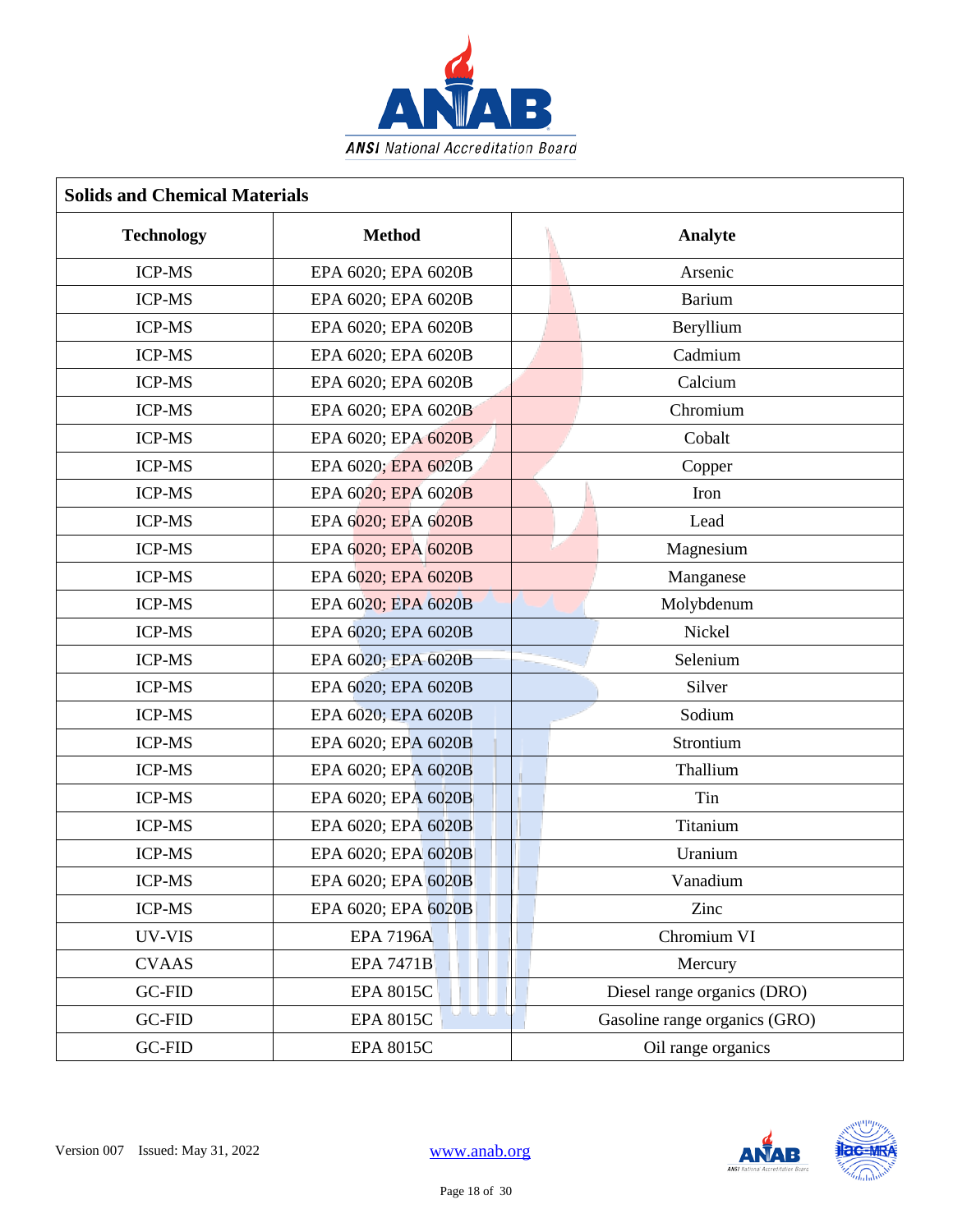

| <b>Solids and Chemical Materials</b> |                      |                                    |  |  |
|--------------------------------------|----------------------|------------------------------------|--|--|
| <b>Technology</b>                    | <b>Method</b>        | Analyte                            |  |  |
| <b>GC-ELCD-PID</b>                   | <b>EPA 8021B</b>     | Benzene                            |  |  |
| <b>GC-ELCD-PID</b>                   | <b>EPA 8021B</b>     | Ethylbenzene                       |  |  |
| <b>GC-ELCD-PID</b>                   | <b>EPA 8021B</b>     | m/p-Xylenes                        |  |  |
| <b>GC-ELCD-PID</b>                   | <b>EPA 8021B</b>     | Methyl tert-butyl ether (MTBE)     |  |  |
| <b>GC-ELCD-PID</b>                   | <b>EPA 8021B</b>     | Naphthalene                        |  |  |
| <b>GC-ELCD-PID</b>                   | <b>EPA 8021B</b>     | o-Xylene                           |  |  |
| <b>GC-ELCD-PID</b>                   | <b>EPA 8021B</b>     | Toluene                            |  |  |
| <b>GC-ELCD-PID</b>                   | <b>EPA 8021B</b>     | Xylene (total)                     |  |  |
| <b>GC-ECD</b>                        | <b>EPA 8082A</b>     | Aroclor-1016 (PCB-1016)            |  |  |
| GC-ECD                               | <b>EPA 8082A</b>     | Aroclor-1221 (PCB-1221)            |  |  |
| <b>GC-ECD</b>                        | <b>EPA 8082A</b>     | Aroclor-1232 (PCB-1232)            |  |  |
| <b>GC-ECD</b>                        | <b>EPA 8082A</b>     | Aroclor-1242 (PCB-1242)            |  |  |
| <b>GC-ECD</b>                        | <b>EPA 8082A</b>     | Aroclor-1248 (PCB-1248)            |  |  |
| GC-ECD                               | <b>EPA 8082A</b>     | Aroclor-1254 (PCB-1254)            |  |  |
| <b>GC-ECD</b>                        | <b>EPA 8082A</b>     | Aroclor-1260 (PCB-1260)            |  |  |
| <b>GC-ECD</b>                        | <b>EPA 8082A</b>     | Aroclor-1262 (PCB-1262)            |  |  |
| <b>GC-ECD</b>                        | <b>EPA 8082A</b>     | Aroclor-1268 (PCB-1268)            |  |  |
| GC-MS                                | EPA 8260B; EPA 8260D | 1,1,1,2-Tetrachloroethane          |  |  |
| GC-MS                                | EPA 8260B; EPA 8260D | 1,1,1-Trichloroethane              |  |  |
| GC-MS                                | EPA 8260B; EPA 8260D | 1,1,2,2-Tetrachloroethane          |  |  |
| GC-MS                                | EPA 8260B; EPA 8260D | 1,1,2-Trichloroethane              |  |  |
| GC-MS                                | EPA 8260B; EPA 8260D | 1,1-Dichloroethane                 |  |  |
| GC-MS                                | EPA 8260B; EPA 8260D | 1,1-Dichloroethylene               |  |  |
| GC-MS                                | EPA 8260B; EPA 8260D | 1,1-Dichloropropene                |  |  |
| GC-MS                                | EPA 8260B; EPA 8260D | 1,2,3-Trichlorobenzene             |  |  |
| GC-MS                                | EPA 8260B; EPA 8260D | 1,2,3-Trichloropropane             |  |  |
| GC-MS                                | EPA 8260B; EPA 8260D | 1,2,4-Trichlorobenzene             |  |  |
| GC-MS                                | EPA 8260B; EPA 8260D | 1,2,4-Trimethylbenzene             |  |  |
| GC-MS                                | EPA 8260B; EPA 8260D | 1,2-Dibromo-3-chloropropane (DBCP) |  |  |

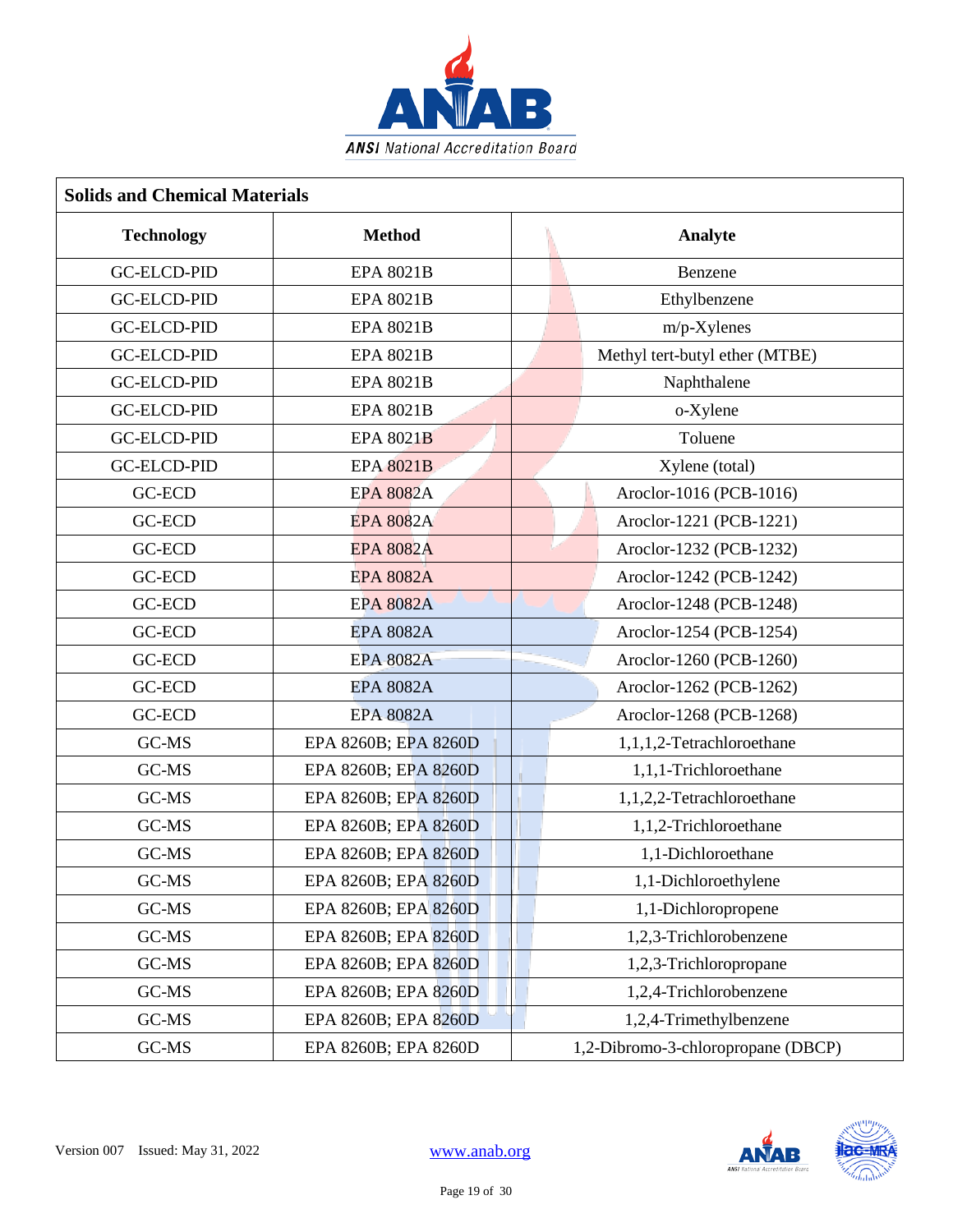

| <b>Solids and Chemical Materials</b> |                      |                                             |  |  |
|--------------------------------------|----------------------|---------------------------------------------|--|--|
| <b>Technology</b>                    | <b>Method</b>        | Analyte                                     |  |  |
| GC-MS                                | EPA 8260B; EPA 8260D | 1,2-Dibromoethane (EDB, Ethylene dibromide) |  |  |
| GC-MS                                | EPA 8260B; EPA 8260D | 1,2-Dichlorobenzene                         |  |  |
| GC-MS                                | EPA 8260B; EPA 8260D | 1,2-Dichloroethane                          |  |  |
| GC-MS                                | EPA 8260B; EPA 8260D | 1,2-Dichloropropane                         |  |  |
| GC-MS                                | EPA 8260B; EPA 8260D | 1,3,5-Trimethylbenzene                      |  |  |
| GC-MS                                | EPA 8260B; EPA 8260D | 1,3-Dichlorobenzene                         |  |  |
| GC-MS                                | EPA 8260B; EPA 8260D | 1,3-Dichloropropane                         |  |  |
| GC-MS                                | EPA 8260B; EPA 8260D | 1,4-Dichlorobenzene                         |  |  |
| GC-MS                                | EPA 8260B; EPA 8260D | 2,2-Dichloropropane                         |  |  |
| GC-MS                                | EPA 8260B; EPA 8260D | 2-Butanone (Methyl ethyl ketone, MEK)       |  |  |
| GC-MS                                | EPA 8260B; EPA 8260D | 2-Chloroethyl vinyl ether                   |  |  |
| GC-MS                                | EPA 8260B; EPA 8260D | 2-Chlorotoluene                             |  |  |
| GC-MS                                | EPA 8260B; EPA 8260D | 2-Hexanone                                  |  |  |
| GC-MS                                | EPA 8260B; EPA 8260D | 4-Chlorotoluene                             |  |  |
| GC-MS                                | EPA 8260B; EPA 8260D | 4-Methyl-2-pentanone (MIBK)                 |  |  |
| GC-MS                                | EPA 8260B; EPA 8260D | Acetone                                     |  |  |
| GC-MS                                | EPA 8260B; EPA 8260D | Acetonitrile                                |  |  |
| GC-MS                                | EPA 8260B; EPA 8260D | Acrolein (Propenal)                         |  |  |
| GC-MS                                | EPA 8260B; EPA 8260D | Acrylonitrile                               |  |  |
| GC-MS                                | EPA 8260B; EPA 8260D | Benzene                                     |  |  |
| GC-MS                                | EPA 8260B; EPA 8260D | Bromobenzene                                |  |  |
| GC-MS                                | EPA 8260B; EPA 8260D | Bromochloromethane                          |  |  |
| GC-MS                                | EPA 8260B; EPA 8260D | <b>Bromodichloromethane</b>                 |  |  |
| GC-MS                                | EPA 8260B; EPA 8260D | <b>Bromoform</b>                            |  |  |
| GC-MS                                | EPA 8260B; EPA 8260D | Carbon disulfide                            |  |  |
| GC-MS                                | EPA 8260B; EPA 8260D | Carbon tetrachloride                        |  |  |
| GC-MS                                | EPA 8260B; EPA 8260D | Chlorobenzene                               |  |  |
| GC-MS                                | EPA 8260B; EPA 8260D | Chloroethane                                |  |  |
| GC-MS                                | EPA 8260B; EPA 8260D | Chloroform                                  |  |  |

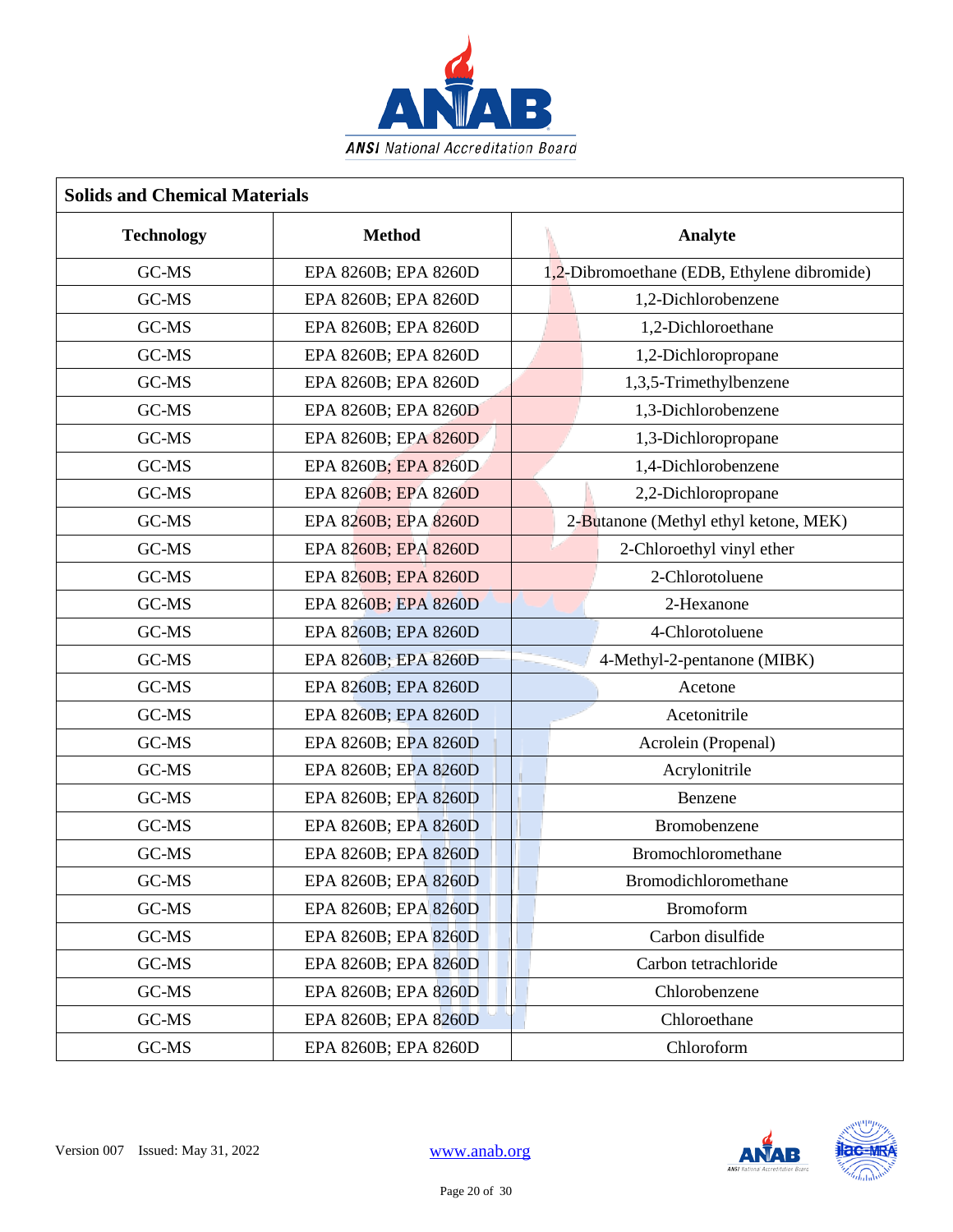

| <b>Solids and Chemical Materials</b> |                      |                                         |  |  |
|--------------------------------------|----------------------|-----------------------------------------|--|--|
| <b>Technology</b>                    | <b>Method</b>        | Analyte                                 |  |  |
| GC-MS                                | EPA 8260B; EPA 8260D | cis-1,2-Dichloroethylene                |  |  |
| GC-MS                                | EPA 8260B; EPA 8260D | cis-1,3-Dichloropropene                 |  |  |
| GC-MS                                | EPA 8260B; EPA 8260D | Dibromochloromethane                    |  |  |
| GC-MS                                | EPA 8260B; EPA 8260D | Dibromomethane                          |  |  |
| GC-MS                                | EPA 8260B; EPA 8260D | Dichlorodifluoromethane                 |  |  |
| GC-MS                                | EPA 8260B; EPA 8260D | Ethyl methacrylate                      |  |  |
| GC-MS                                | EPA 8260B; EPA 8260D | Ethylbenzene                            |  |  |
| GC-MS                                | EPA 8260B; EPA 8260D | Hexachlorobutadiene                     |  |  |
| GC-MS                                | EPA 8260B; EPA 8260D | Iodomethane (Methyl iodide)             |  |  |
| GC-MS                                | EPA 8260B; EPA 8260D | Isopropylbenzene                        |  |  |
| GC-MS                                | EPA 8260B; EPA 8260D | m/p-Xylenes                             |  |  |
| GC-MS                                | EPA 8260B; EPA 8260D | Methacrylonitrile                       |  |  |
| GC-MS                                | EPA 8260B; EPA 8260D | Methyl bromide (Bromomethane)           |  |  |
| GC-MS                                | EPA 8260B; EPA 8260D | Methyl chloride (Chloromethane)         |  |  |
| GC-MS                                | EPA 8260B; EPA 8260D | Methyl methacrylate                     |  |  |
| GC-MS                                | EPA 8260B; EPA 8260D | Methyl tert-butyl ether (MTBE)          |  |  |
| GC-MS                                | EPA 8260B; EPA 8260D | Methylene chloride                      |  |  |
| GC-MS                                | EPA 8260B; EPA 8260D | Naphthalene                             |  |  |
| GC-MS                                | EPA 8260B; EPA 8260D | n-Butylbenzene                          |  |  |
| GC-MS                                | EPA 8260B; EPA 8260D | n-Propylbenzene                         |  |  |
| GC-MS                                | EPA 8260B; EPA 8260D | o-Xylene                                |  |  |
| GC-MS                                | EPA 8260B; EPA 8260D | p-Dioxane                               |  |  |
| GC-MS                                | EPA 8260B; EPA 8260D | p-Isopropyltoluene                      |  |  |
| GC-MS                                | EPA 8260B; EPA 8260D | Propionitrile (Ethyl cyanide)           |  |  |
| GC-MS                                | EPA 8260B; EPA 8260D | sec-Butylbenzene                        |  |  |
| GC-MS                                | EPA 8260B; EPA 8260D | Styrene                                 |  |  |
| GC-MS                                | EPA 8260B; EPA 8260D | tert-Butylbenzene                       |  |  |
| GC-MS                                | EPA 8260B; EPA 8260D | Tetrachloroethylene (Perchloroethylene) |  |  |
| GC-MS                                | EPA 8260B; EPA 8260D | Toluene                                 |  |  |

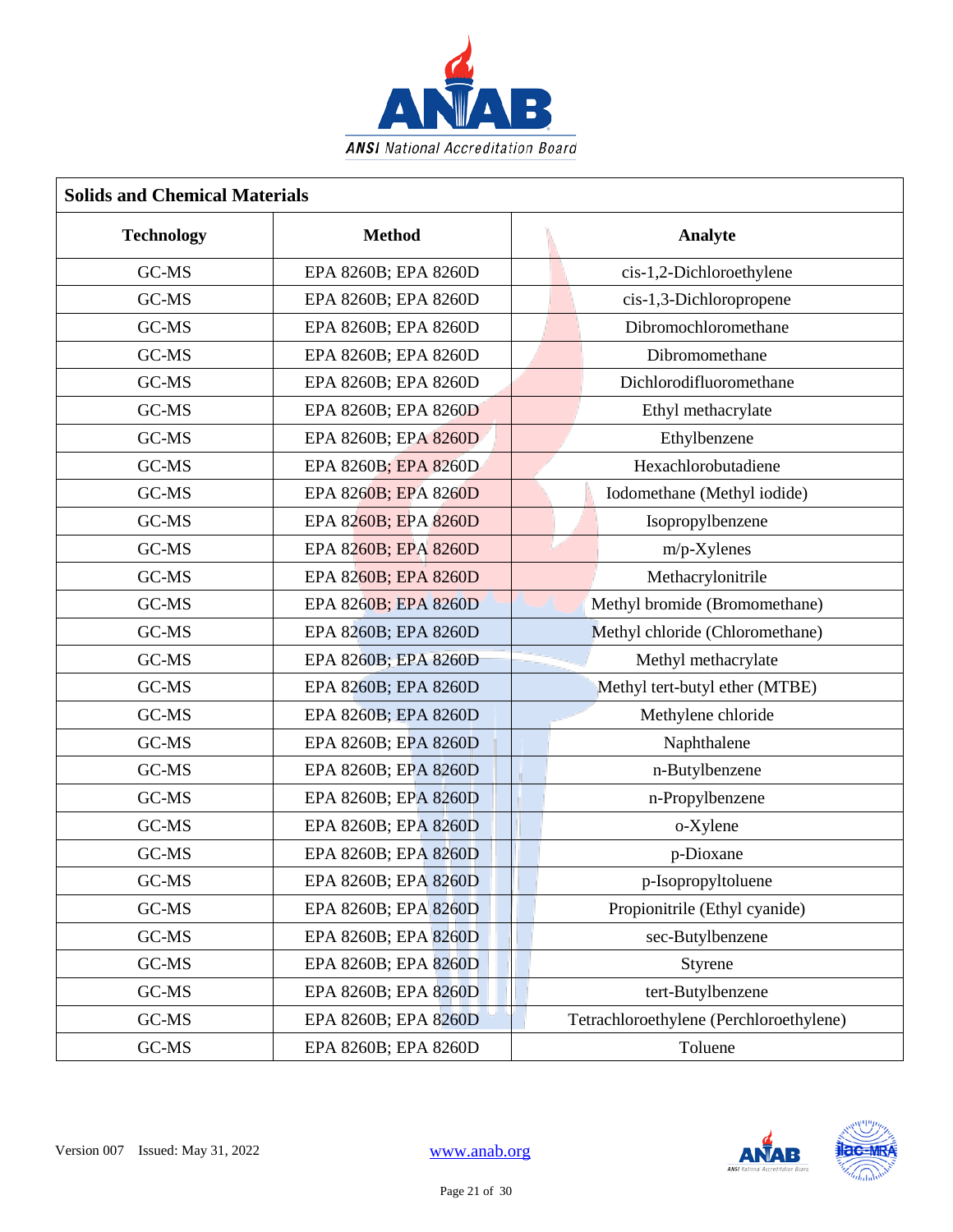

| <b>Solids and Chemical Materials</b> |                                           |                                                     |  |  |
|--------------------------------------|-------------------------------------------|-----------------------------------------------------|--|--|
| <b>Technology</b>                    | <b>Method</b>                             | Analyte                                             |  |  |
| GC-MS                                | EPA 8260B; EPA 8260D                      | trans-1,2-Dichloroethylene                          |  |  |
| GC-MS                                | EPA 8260B; EPA 8260D                      | trans-1,3-Dichloropropene                           |  |  |
| GC-MS                                | EPA 8260B; EPA 8260D                      | trans-1,4-Dichloro-2-butene                         |  |  |
| GC-MS                                | EPA 8260B; EPA 8260D                      | Trichloro-1,2,2-trifluoroethane, 1,1,2- (Freon 113) |  |  |
| GC-MS                                | EPA 8260B; EPA 8260D                      | Trichloroethene (Trichloroethylene)                 |  |  |
| GC-MS                                | EPA 8260B; EPA 8260D                      | Trichlorofluoromethane                              |  |  |
| GC-MS                                | EPA 8260B; EPA 8260D                      | Vinyl acetate                                       |  |  |
| GC-MS                                | EPA 8260B; EPA 8260D                      | Vinyl chloride                                      |  |  |
| GC-MS                                | EPA 8260B; EPA 8260D                      | Xylene (total)                                      |  |  |
| GC-MS                                | EPA 8270C; EPA 8270D;<br><b>EPA 8270E</b> | 1,2,4,5-Tetrachlorobenzene                          |  |  |
| GC-MS                                | EPA 8270C; EPA 8270D;<br><b>EPA 8270E</b> | 1,2,4-Trichlorobenzene                              |  |  |
| GC-MS                                | EPA 8270C; EPA 8270D;<br><b>EPA 8270E</b> | 1,2-Dichlorobenzene                                 |  |  |
| GC-MS                                | EPA 8270C; EPA 8270D;<br><b>EPA 8270E</b> | 1,2-Diphenylhydrazine                               |  |  |
| GC-MS                                | EPA 8270C; EPA 8270D;<br><b>EPA 8270E</b> | 1,3-Dichlorobenzene                                 |  |  |
| GC-MS                                | EPA 8270C; EPA 8270D;<br><b>EPA 8270E</b> | 1,4-Dichlorobenzene                                 |  |  |
| GC-MS                                | EPA 8270C; EPA 8270D;<br><b>EPA 8270E</b> | 1-Methylnaphthalene                                 |  |  |
| GC-MS                                | EPA 8270C; EPA 8270D;<br><b>EPA 8270E</b> | 2,2 -Oxybis(1-chloropropane)                        |  |  |
| GC-MS                                | EPA 8270C; EPA 8270D;<br><b>EPA 8270E</b> | 2,3,4,6-Tetrachlorophenol                           |  |  |
| GC-MS                                | EPA 8270C; EPA 8270D;<br><b>EPA 8270E</b> | 2,4,5-Trichlorophenol                               |  |  |
| GC-MS                                | EPA 8270C; EPA 8270D;<br><b>EPA 8270E</b> | 2,4,6-Trichlorophenol                               |  |  |
| GC-MS                                | EPA 8270C; EPA 8270D;<br><b>EPA 8270E</b> | 2,4-Dichlorophenol                                  |  |  |
| GC-MS                                | EPA 8270C; EPA 8270D;<br><b>EPA 8270E</b> | 2,4-Dimethylphenol                                  |  |  |
| GC-MS                                | EPA 8270C; EPA 8270D;<br><b>EPA 8270E</b> | 2,4-Dinitrophenol                                   |  |  |

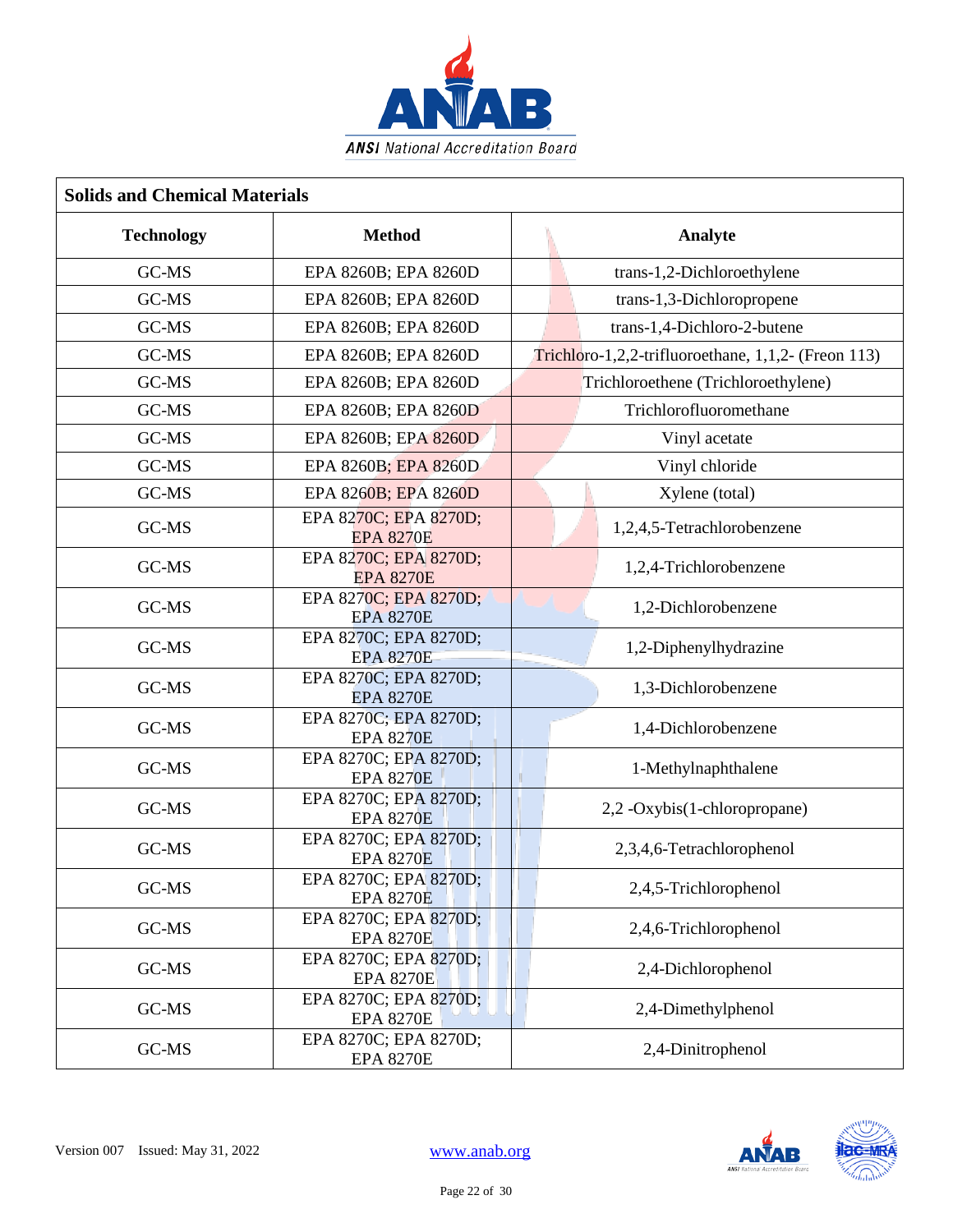

| <b>Solids and Chemical Materials</b> |                                           |  |                                 |  |
|--------------------------------------|-------------------------------------------|--|---------------------------------|--|
| <b>Technology</b>                    | <b>Method</b>                             |  | Analyte                         |  |
| GC-MS                                | EPA 8270C; EPA 8270D;<br><b>EPA 8270E</b> |  | 2,4-Dinitrotoluene (2,4-DNT)    |  |
| GC-MS                                | EPA 8270C; EPA 8270D;<br><b>EPA 8270E</b> |  | 2,6-Dinitrotoluene (2,6-DNT)    |  |
| GC-MS                                | EPA 8270C; EPA 8270D;<br><b>EPA 8270E</b> |  | 2-Chloronaphthalene             |  |
| GC-MS                                | EPA 8270C; EPA 8270D;<br><b>EPA 8270E</b> |  | 2-Chlorophenol                  |  |
| GC-MS                                | EPA 8270C; EPA 8270D;<br><b>EPA 8270E</b> |  | 2-Methyl-4,6-dinitrophenol      |  |
| GC-MS                                | EPA 8270C; EPA 8270D;<br><b>EPA 8270E</b> |  | 2-Methylnaphthalene             |  |
| GC-MS                                | EPA 8270C; EPA 8270D;<br><b>EPA 8270E</b> |  | 2-Methylphenol (o-Cresol)       |  |
| GC-MS                                | EPA 8270C; EPA 8270D;<br><b>EPA 8270E</b> |  | 2-Nitroaniline                  |  |
| GC-MS                                | EPA 8270C; EPA 8270D;<br><b>EPA 8270E</b> |  | 2-Nitrophenol                   |  |
| GC-MS                                | EPA 8270C; EPA 8270D;<br><b>EPA 8270E</b> |  | 3,3 -Dichlorobenzidine          |  |
| GC-MS                                | EPA 8270C; EPA 8270D;<br><b>EPA 8270E</b> |  | 3/4-Methylphenols (m/p-Cresols) |  |
| GC-MS                                | EPA 8270C; EPA 8270D;<br><b>EPA 8270E</b> |  | 3-Nitroaniline                  |  |
| GC-MS                                | EPA 8270C; EPA 8270D;<br><b>EPA 8270E</b> |  | 4-Bromophenyl phenyl ether      |  |
| GC-MS                                | EPA 8270C; EPA 8270D;<br><b>EPA 8270E</b> |  | 4-Chloro-2-methylphenol         |  |
| GC-MS                                | EPA 8270C; EPA 8270D;<br><b>EPA 8270E</b> |  | 4-Chloro-3-methylphenol         |  |
| GC-MS                                | EPA 8270C; EPA 8270D;<br><b>EPA 8270E</b> |  | 4-Chloroaniline                 |  |
| GC-MS                                | EPA 8270C; EPA 8270D;<br><b>EPA 8270E</b> |  | 4-Chlorophenol                  |  |
| GC-MS                                | EPA 8270C; EPA 8270D;<br><b>EPA 8270E</b> |  | 4-Chlorophenyl phenylether      |  |
| GC-MS                                | EPA 8270C; EPA 8270D;<br><b>EPA 8270E</b> |  | 4-Nitroaniline                  |  |
| GC-MS                                | EPA 8270C; EPA 8270D;<br><b>EPA 8270E</b> |  | 4-Nitrophenol                   |  |

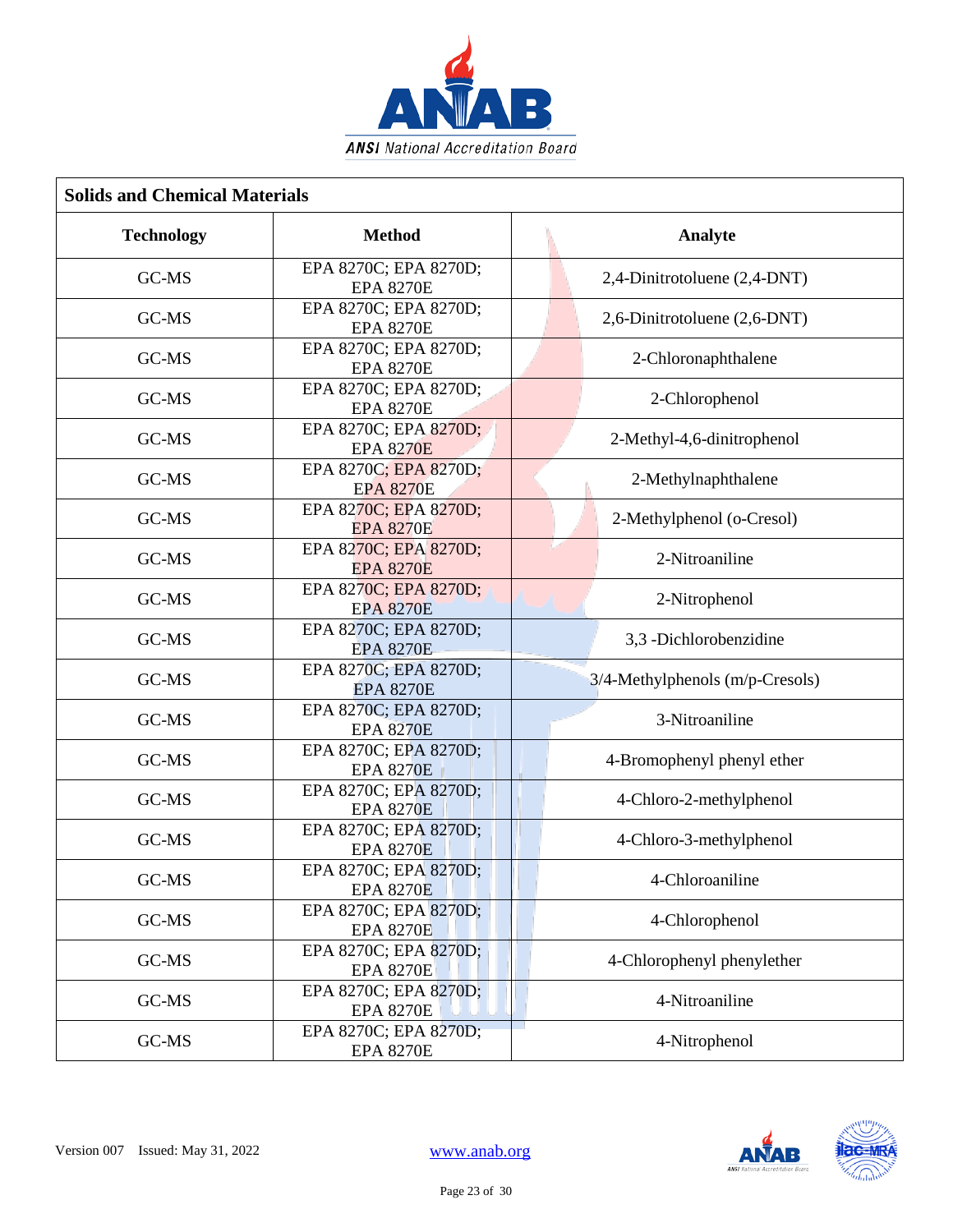

| <b>Solids and Chemical Materials</b> |                                           |                                 |  |
|--------------------------------------|-------------------------------------------|---------------------------------|--|
| <b>Technology</b>                    | <b>Method</b>                             | Analyte                         |  |
| GC-MS                                | EPA 8270C; EPA 8270D;<br><b>EPA 8270E</b> | 6-Methylchrysene                |  |
| GC-MS                                | EPA 8270C; EPA 8270D;<br><b>EPA 8270E</b> | 7,12-Dimethylbenz(a) anthracene |  |
| GC-MS                                | EPA 8270C; EPA 8270D;<br><b>EPA 8270E</b> | Acenaphthene                    |  |
| GC-MS                                | EPA 8270C; EPA 8270D;<br><b>EPA 8270E</b> | Acenaphthylene                  |  |
| GC-MS                                | EPA 8270C; EPA 8270D;<br><b>EPA 8270E</b> | Acetophenone                    |  |
| GC-MS                                | EPA 8270C; EPA 8270D;<br><b>EPA 8270E</b> | Aniline                         |  |
| GC-MS                                | EPA 8270C; EPA 8270D;<br><b>EPA 8270E</b> | Anthracene                      |  |
| GC-MS                                | EPA 8270C; EPA 8270D;<br><b>EPA 8270E</b> | Benzidine                       |  |
| GC-MS                                | EPA 8270C; EPA 8270D;<br><b>EPA 8270E</b> | Benzo(a)anthracene              |  |
| GC-MS                                | EPA 8270C; EPA 8270D;<br><b>EPA 8270E</b> | Benzo(a)pyrene                  |  |
| GC-MS                                | EPA 8270C; EPA 8270D;<br><b>EPA 8270E</b> | Benzo(b)fluoranthene            |  |
| GC-MS                                | EPA 8270C; EPA 8270D;<br><b>EPA 8270E</b> | Benzo(g,h,i)perylene            |  |
| GC-MS                                | EPA 8270C; EPA 8270D;<br><b>EPA 8270E</b> | Benzo(k)fluoranthene            |  |
| GC-MS                                | EPA 8270C; EPA 8270D;<br><b>EPA 8270E</b> | Benzoic acid                    |  |
| GC-MS                                | EPA 8270C; EPA 8270D;<br><b>EPA 8270E</b> | Benzyl alcohol                  |  |
| GC-MS                                | EPA 8270C: EPA 8270D:<br><b>EPA 8270E</b> | bis(2-Chloroethoxy) methane     |  |
| GC-MS                                | EPA 8270C; EPA 8270D;<br><b>EPA 8270E</b> | bis(2-Chloroethyl) ether        |  |
| GC-MS                                | EPA 8270C; EPA 8270D;<br><b>EPA 8270E</b> | Butyl benzyl phthalate          |  |
| GC-MS                                | EPA 8270C; EPA 8270D;<br><b>EPA 8270E</b> | Carbazole                       |  |
| GC-MS                                | EPA 8270C; EPA 8270D;<br><b>EPA 8270E</b> | Chrysene                        |  |

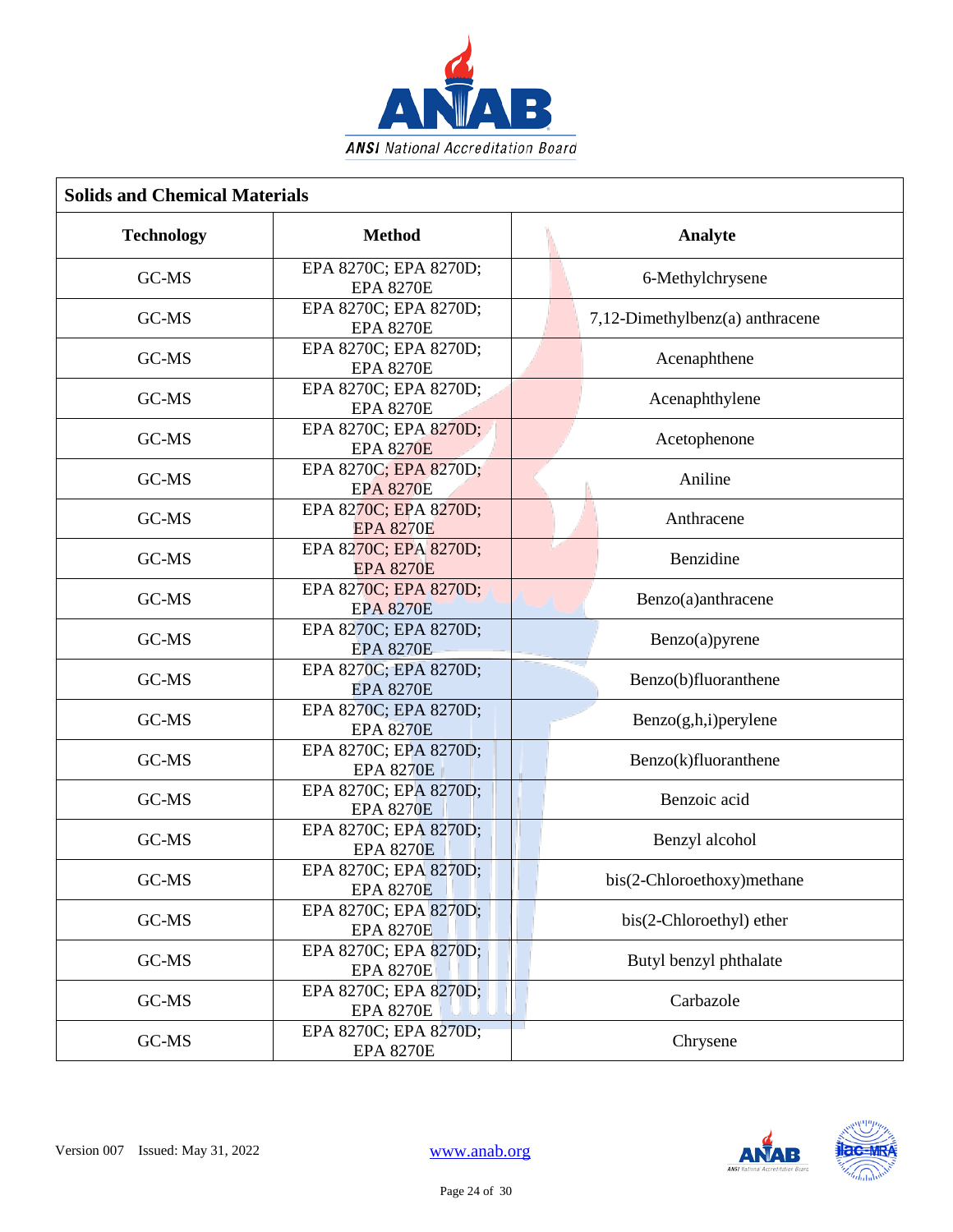

| <b>Solids and Chemical Materials</b> |                                           |                                   |  |
|--------------------------------------|-------------------------------------------|-----------------------------------|--|
| <b>Technology</b>                    | <b>Method</b>                             | Analyte                           |  |
| GC-MS                                | EPA 8270C; EPA 8270D;<br><b>EPA 8270E</b> | Di(2-ethylhexyl) phthalate (DEHP) |  |
| GC-MS                                | EPA 8270C; EPA 8270D;<br><b>EPA 8270E</b> | Dibenz(a,h)acridine               |  |
| GC-MS                                | EPA 8270C; EPA 8270D;<br><b>EPA 8270E</b> | Dibenz(a,h)anthracene             |  |
| GC-MS                                | EPA 8270C; EPA 8270D;<br><b>EPA 8270E</b> | Dibenzofuran                      |  |
| GC-MS                                | EPA 8270C; EPA 8270D;<br><b>EPA 8270E</b> | Diethyl phthalate                 |  |
| GC-MS                                | EPA 8270C; EPA 8270D;<br><b>EPA 8270E</b> | Dimethyl phthalate                |  |
| GC-MS                                | EPA 8270C; EPA 8270D;<br><b>EPA 8270E</b> | Di-n-butyl phthalate              |  |
| GC-MS                                | EPA 8270C; EPA 8270D;<br><b>EPA 8270E</b> | Di-n-octyl phthalate              |  |
| GC-MS                                | EPA 8270C; EPA 8270D;<br><b>EPA 8270E</b> | Fluoranthene                      |  |
| GC-MS                                | EPA 8270C; EPA 8270D;<br><b>EPA 8270E</b> | Fluorene                          |  |
| GC-MS                                | EPA 8270C; EPA 8270D;<br><b>EPA 8270E</b> | Hexachlorobenzene                 |  |
| GC-MS                                | EPA 8270C; EPA 8270D;<br><b>EPA 8270E</b> | Hexachlorobutadiene               |  |
| GC-MS                                | EPA 8270C; EPA 8270D;<br><b>EPA 8270E</b> | Hexachlorocyclopentadiene         |  |
| GC-MS                                | EPA 8270C; EPA 8270D;<br><b>EPA 8270E</b> | Hexachloroethane                  |  |
| GC-MS                                | EPA 8270C; EPA 8270D;<br><b>EPA 8270E</b> | Indene                            |  |
| GC-MS                                | EPA 8270C; EPA 8270D;<br><b>EPA 8270E</b> | Indeno $(1,2,3$ -cd) pyrene       |  |
| GC-MS                                | EPA 8270C; EPA 8270D;<br><b>EPA 8270E</b> | Isophorone                        |  |
| GC-MS                                | EPA 8270C; EPA 8270D;<br><b>EPA 8270E</b> | Naphthalene                       |  |
| GC-MS                                | EPA 8270C; EPA 8270D;<br><b>EPA 8270E</b> | Nitrobenzene                      |  |
| GC-MS                                | EPA 8270C; EPA 8270D;<br><b>EPA 8270E</b> | n-Nitrosodimethylamine            |  |

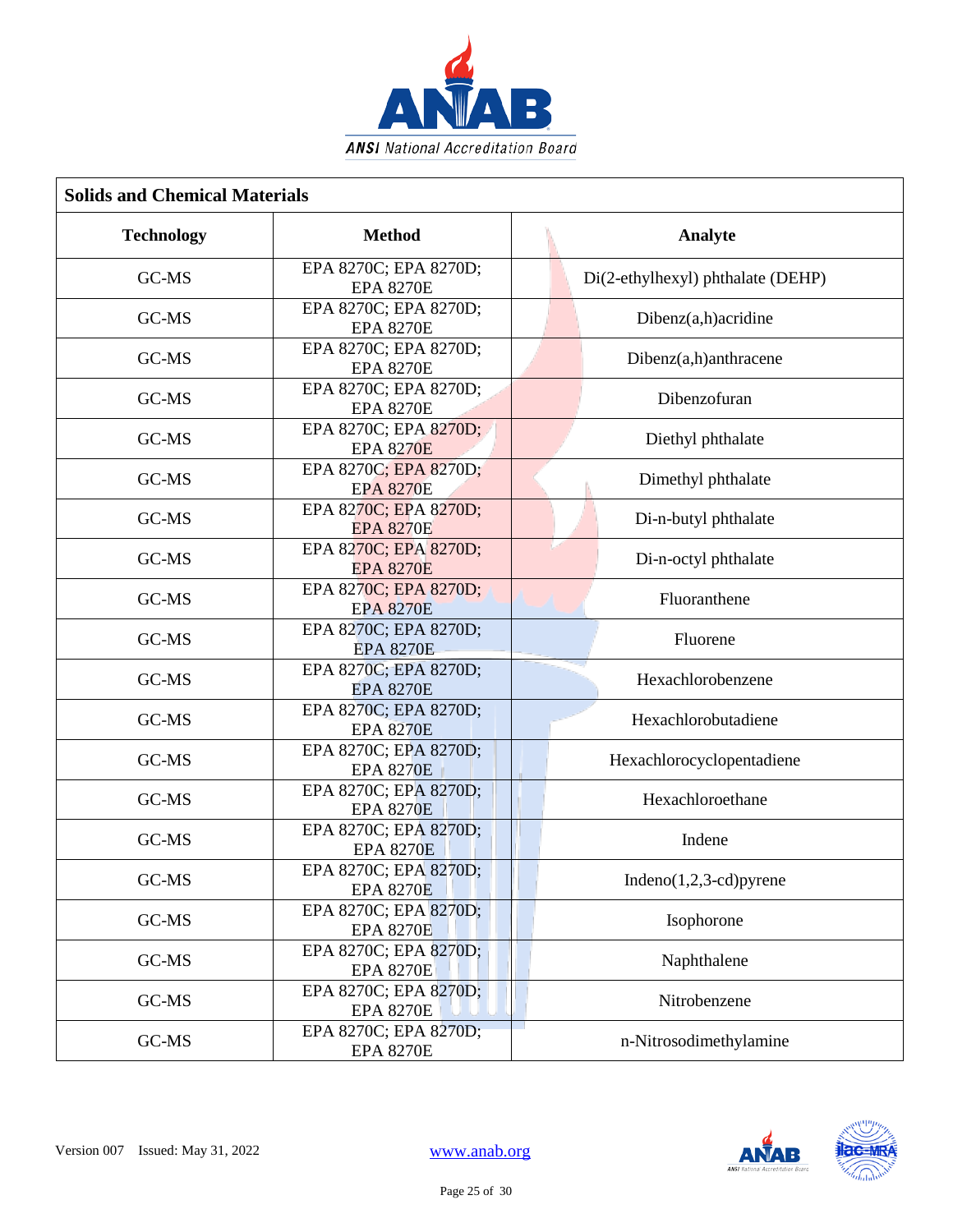

| <b>Solids and Chemical Materials</b> |                                           |                                       |  |
|--------------------------------------|-------------------------------------------|---------------------------------------|--|
| <b>Technology</b>                    | <b>Method</b>                             | Analyte                               |  |
| GC-MS                                | EPA 8270C; EPA 8270D;<br><b>EPA 8270E</b> | n-Nitrosodi-n-propylamine             |  |
| GC-MS                                | EPA 8270C; EPA 8270D;<br><b>EPA 8270E</b> | n-Nitrosodiphenylamine                |  |
| GC-MS                                | EPA 8270C; EPA 8270D;<br><b>EPA 8270E</b> | Pentachlorophenol                     |  |
| GC-MS                                | EPA 8270C; EPA 8270D;<br><b>EPA 8270E</b> | Phenanthrene                          |  |
| GC-MS                                | EPA 8270C; EPA 8270D;<br><b>EPA 8270E</b> | Phenol                                |  |
| GC-MS                                | EPA 8270C; EPA 8270D;<br><b>EPA 8270E</b> | Pyrene                                |  |
| GC-MS                                | EPA 8270C; EPA 8270D;<br><b>EPA 8270E</b> | Pyridine                              |  |
| GC-MS                                | EPA 8270C; EPA 8270D;<br><b>EPA 8270E</b> | Quinoline                             |  |
| UV-VIS                               | <b>EPA 9012B</b>                          | Total cyanide                         |  |
| <b>ISE</b>                           | <b>EPA 9045D</b>                          | pH (Corrosivity)                      |  |
| Pycnometer                           | <b>ASTM D941-88</b>                       | Specific Gravity                      |  |
| <b>GC-PID</b>                        | <b>MADEP VPH</b>                          | Benzene                               |  |
| <b>GC-PID</b>                        | <b>MADEP VPH</b>                          | C5 to C8 Aliphatics                   |  |
| <b>GC-PID</b>                        | <b>MADEP VPH</b>                          | C9 to C10 Aromatics                   |  |
| <b>GC-PID</b>                        | <b>MADEP VPH</b>                          | C9 to C12 Aliphatics                  |  |
| <b>GC-PID</b>                        | <b>MADEP VPH</b>                          | Ethylbenzene                          |  |
| <b>GC-PID</b>                        | <b>MADEP VPH</b>                          | $m/p$ -Xylenes                        |  |
| <b>GC-PID</b>                        | <b>MADEP VPH</b>                          | Methyl tert-butyl ether (MTBE)        |  |
| GC-PID                               | <b>MADEP VPH</b>                          | Naphthalene                           |  |
| GC-PID                               | <b>MADEP VPH</b>                          | o-Xylene                              |  |
| GC-PID                               | <b>MADEP VPH</b>                          | Toluene                               |  |
| GC-PID                               | <b>MADEP VPH</b>                          | <b>Total Purgeable Hydrocarbons</b>   |  |
| GC-PID                               | <b>MADEP VPH</b>                          | Xylene (total)                        |  |
| <b>GC-FID</b>                        | <b>MADEP EPH</b>                          | C11 to C22 Aromatics                  |  |
| <b>GC-FID</b>                        | <b>MADEP EPH</b>                          | <b>Total Extractable Hydrocarbons</b> |  |
| GC-FID                               | <b>MADEP EPH</b>                          | C9 to C18 Aliphatics                  |  |

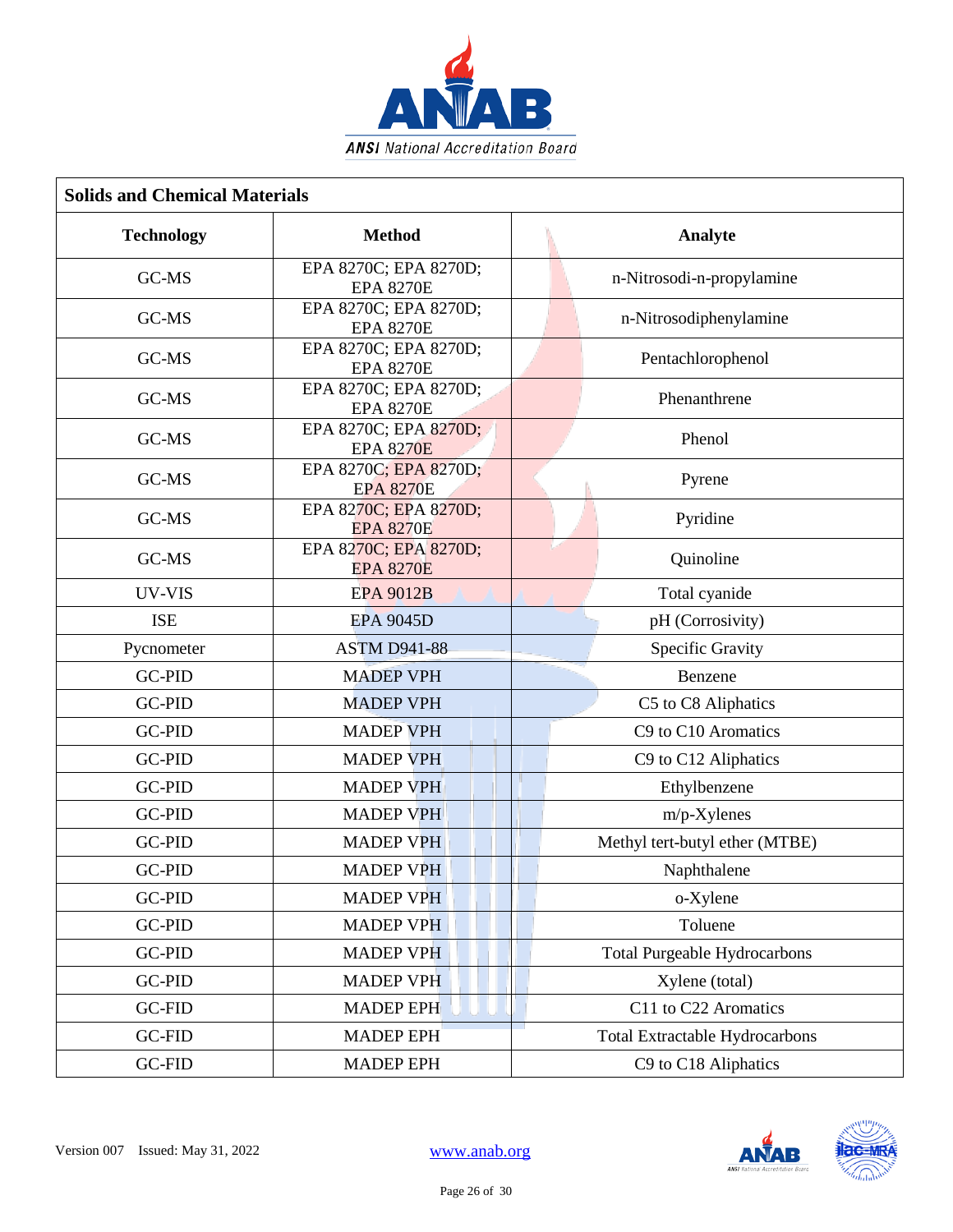

| <b>Solids and Chemical Materials</b> |                                                         |  |                                              |
|--------------------------------------|---------------------------------------------------------|--|----------------------------------------------|
| <b>Technology</b>                    | <b>Method</b>                                           |  | Analyte                                      |
| <b>GC-FID</b>                        | <b>MADEP EPH</b>                                        |  | C19 to C36 Aliphatics                        |
| <b>GC-FID</b>                        | EPA 8015 Modified                                       |  | Total Extractable Hydrocarbons Screen        |
| LC-MS-MS                             | PFAS by LCMSMS Compliant<br>with QSM 5.4 Table B-15     |  | Perfluorobutanoic acid                       |
| LC-MS-MS                             | PFAS by LCMSMS Compliant<br>with QSM 5.4 Table B-15     |  | Perfluoropentanoic acid                      |
| LC-MS-MS                             | PFAS by LCMSMS Compliant<br>with QSM 5.4 Table B-15     |  | Perfluorohexanoic acid                       |
| LC-MS-MS                             | PFAS by LCMSMS Compliant<br>with QSM 5.4 Table B-15     |  | Perfluoroheptanoic acid                      |
| LC-MS-MS                             | PFAS by LCMSMS Compliant<br>with QSM 5.4 Table B-15     |  | Perfluorooctanoic acid                       |
| LC-MS-MS                             | PFAS by LCMSMS Compliant<br>with QSM 5.4 Table B-15     |  | Perfluorononanoic acid                       |
| LC-MS-MS                             | PFAS by LCMSMS Compliant<br>with QSM 5.4 Table B-15     |  | Perfluorodecanoic acid                       |
| LC-MS-MS                             | PFAS by LCMSMS Compliant<br>with QSM 5.4 Table B-15     |  | Perfluoroundecanoic acid                     |
| LC-MS-MS                             | PFAS by LCMSMS Compliant<br>with QSM 5.4 Table B-15     |  | Perfluorododecanoic acid                     |
| LC-MS-MS                             | PFAS by LCMSMS Compliant<br>with QSM 5.4 Table B-15     |  | Perfluorotridecanoic acid                    |
| LC-MS-MS                             | PFAS by LCMSMS Compliant<br>with QSM 5.4 Table B-15     |  | Perfluorotetradecanoic acid                  |
| LC-MS-MS                             | PFAS by LCMSMS Compliant<br>with QSM 5.4 Table B-15     |  | Perfluorobutanesulfonic acid                 |
| LC-MS-MS                             | PFAS by LCMSMS Compliant<br>with QSM 5.4 Table B-15     |  | Perfluoropentanesulfonic acid                |
| LC-MS-MS                             | PFAS by LCMSMS Compliant<br>with QSM 5.4 Table B-15     |  | Perfluorohexanesulfonic acid                 |
| LC-MS-MS                             | PFAS by LCMSMS Compliant<br>with QSM 5.4 Table B-15     |  | Perfluoroheptanesulfonic acid                |
| LC-MS-MS                             | PFAS by LCMSMS Compliant<br>with QSM 5.4 Table B-15     |  | Perfluorooctanesulfonic acid                 |
| LC-MS-MS                             | PFAS by LCMSMS Compliant<br>with QSM 5.4 Table $B_1$ 15 |  | Perfluorononanesulfonic acid                 |
| LC-MS-MS                             | PFAS by LCMSMS Compliant<br>with QSM 5.4 Table B-15     |  | Perfluorodecanesulfonic acid                 |
| LC-MS-MS                             | PFAS by LCMSMS Compliant<br>with QSM 5.4 Table B-15     |  | 1H, 1H, 2H, 2H-perfluorohexane sulfonic acid |

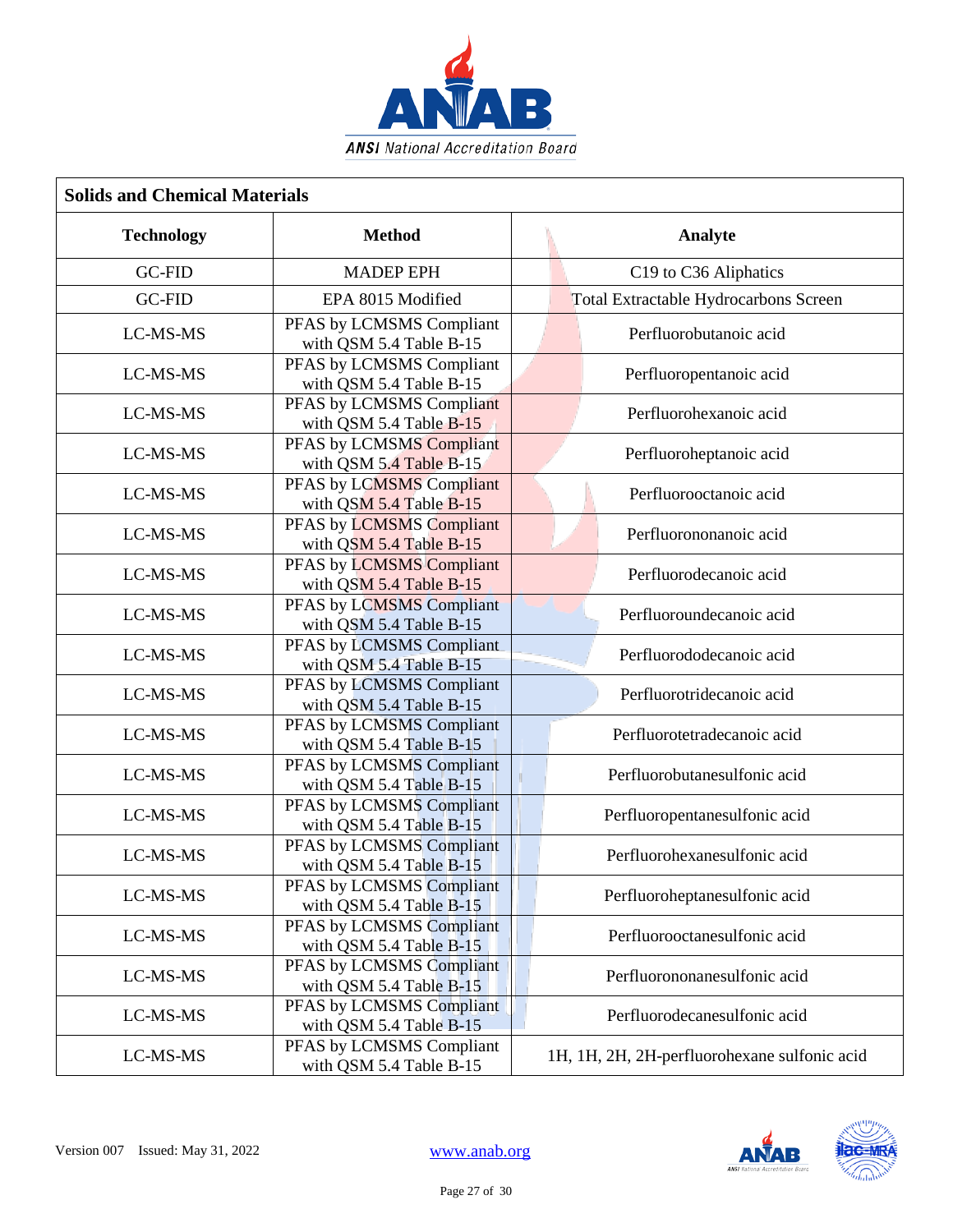

| <b>Solids and Chemical Materials</b>        |                                                     |                                                     |  |
|---------------------------------------------|-----------------------------------------------------|-----------------------------------------------------|--|
| <b>Technology</b>                           | <b>Method</b>                                       | Analyte                                             |  |
| LC-MS-MS                                    | PFAS by LCMSMS Compliant<br>with QSM 5.4 Table B-15 | 1H, 1H, 2H, 2H-perfluorooctane sulfonic acid        |  |
| LC-MS-MS                                    | PFAS by LCMSMS Compliant<br>with QSM 5.4 Table B-15 | 1H, 1H, 2H, 2H-perfluorodecane sulfonic acid        |  |
| LC-MS-MS                                    | PFAS by LCMSMS Compliant<br>with QSM 5.4 Table B-15 | Perfluorooctanesulfonamide                          |  |
| LC-MS-MS                                    | PFAS by LCMSMS Compliant<br>with QSM 5.4 Table B-15 | N-methyl perfluorooctanesulfonamidoacetic acid      |  |
| LC-MS-MS                                    | PFAS by LCMSMS Compliant<br>with QSM 5.4 Table B-15 | N-ethyl perfluorooctanesulfonamidoacetic acid       |  |
| LC-MS-MS                                    | PFAS by LCMSMS Compliant<br>with QSM 5.4 Table B-15 | Hexafluoropropylene oxide dimer acid                |  |
| LC-MS-MS                                    | PFAS by LCMSMS Compliant<br>with QSM 5.4 Table B-15 | 4,8-dioxa-3H-perfluorononanoic acid                 |  |
| LC-MS-MS                                    | PFAS by LCMSMS Compliant<br>with QSM 5.4 Table B-15 | 9-chlorohexadecafluoro-3-oxanone-1-sulfonic acid    |  |
| LC-MS-MS                                    | PFAS by LCMSMS Compliant<br>with QSM 5.4 Table B-15 | 11-chloroeicosafluoro-3-oxaundecane-1-sulfonic acid |  |
| Preparation                                 | <b>Method</b>                                       | <b>Type</b>                                         |  |
| Extraction/Leaching                         | EPA-1311                                            | <b>Toxicity Characteristic Leaching Procedure</b>   |  |
| Extraction/Leaching                         | <b>EPA 1312</b>                                     | <b>Synthetic Precipitation Leaching Procedure</b>   |  |
| <b>Acid Digestion</b>                       | <b>EPA-3050B</b>                                    | Metals                                              |  |
| <b>Ultrasonic Extraction</b>                | <b>EPA 3550C</b>                                    | Semivolatile Organics                               |  |
| <b>Solvent Extraction/Purge</b><br>and Trap | EPA 5035                                            | <b>Volatile Organics</b>                            |  |
|                                             |                                                     |                                                     |  |
| <b>Drinking Water</b>                       |                                                     |                                                     |  |
| <b>Technology</b>                           | <b>Method</b>                                       | Analyte                                             |  |
| LC-MS-MS                                    | EPA 537.1                                           | Perfluorohexanoic acid                              |  |
| LC-MS-MS                                    | EPA 537.1                                           | Perfluoroheptanoic acid                             |  |
| LC-MS-MS                                    | EPA 537.1                                           | Perfluorooctanoic acid                              |  |
| LC-MS-MS                                    | EPA 537.1                                           | Perfluorononanoic acid                              |  |
| LC-MS-MS                                    | EPA 537.1                                           | Perfluorodecanoic acid                              |  |
| LC-MS-MS                                    | EPA 537.1                                           | Perfluoroundecanoic acid                            |  |

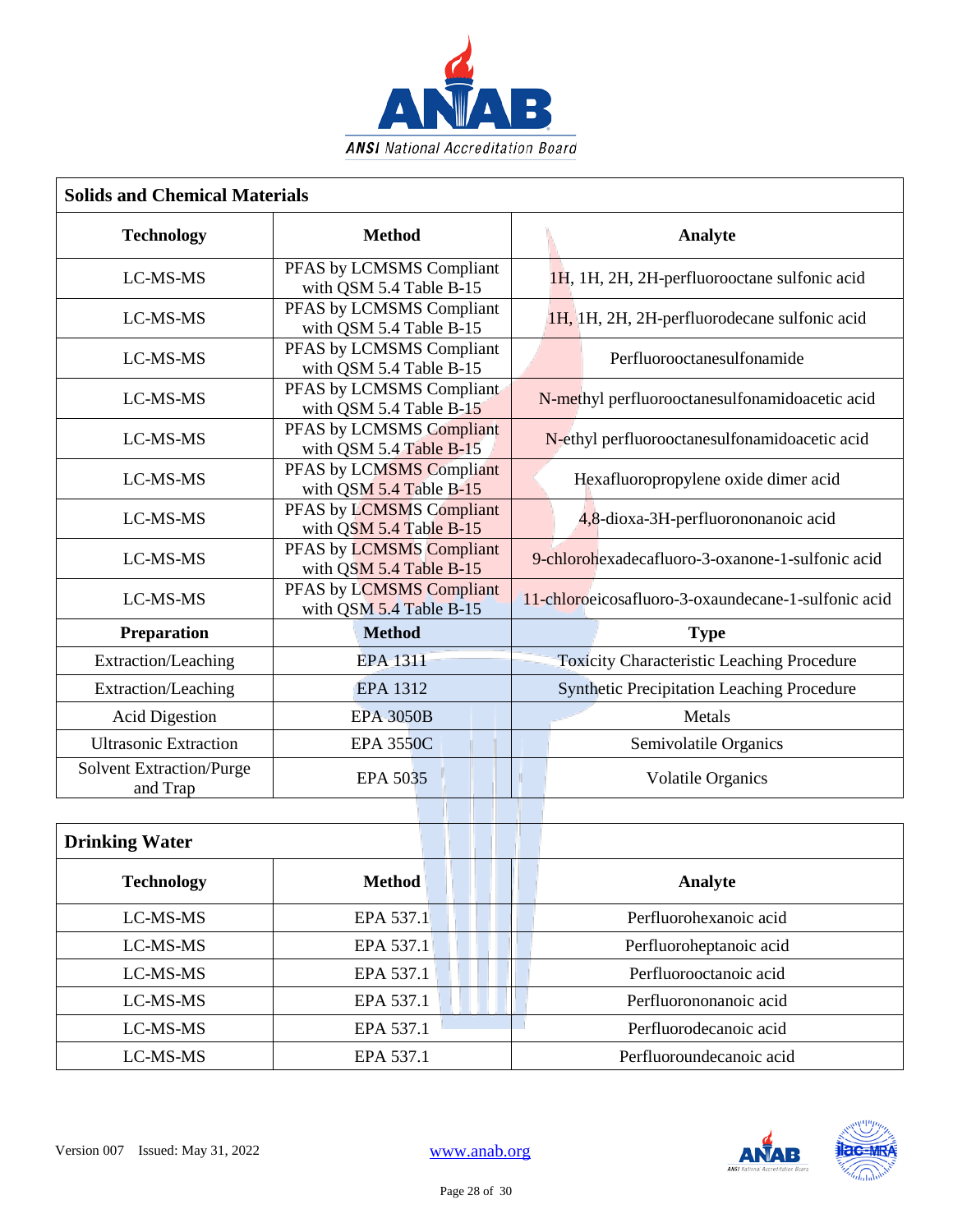

| <b>Drinking Water</b> |               |                                                     |  |
|-----------------------|---------------|-----------------------------------------------------|--|
| <b>Technology</b>     | <b>Method</b> | Analyte                                             |  |
| LC-MS-MS              | EPA 537.1     | Perfluorododecanoic acid                            |  |
| LC-MS-MS              | EPA 537.1     | Perfluorotridecanoic acid                           |  |
| LC-MS-MS              | EPA 537.1     | Perfluorotetradecanoic acid                         |  |
| LC-MS-MS              | EPA 537.1     | Perfluorobutanesulfonic                             |  |
| LC-MS-MS              | EPA 537.1     | Perfluorohexanesulfonic acid                        |  |
| LC-MS-MS              | EPA 537.1     | Perfluorooctanesulfonic acid                        |  |
| LC-MS-MS              | EPA 537.1     | N-ethyl perfluorooctanesulfonamidoacetic acid       |  |
| LC-MS-MS              | EPA 537.1     | N-methyl perfluorooctanesulfonamidoacetic acid      |  |
| LC-MS-MS              | EPA 537.1     | Hexafluoropropylene oxide dimer acid                |  |
| LC-MS-MS              | EPA 537.1     | 4,8-dioxa-3H-perfluorononanoic acid                 |  |
| LC-MS-MS              | EPA 537.1     | 9-chlorohexadecafluoro-3-oxanonane-1-sulfonic acid  |  |
| LC-MS-MS              | EPA 537.1     | 11-chloroeicosafluoro-3-oxaundecane-1-sulfonic acid |  |